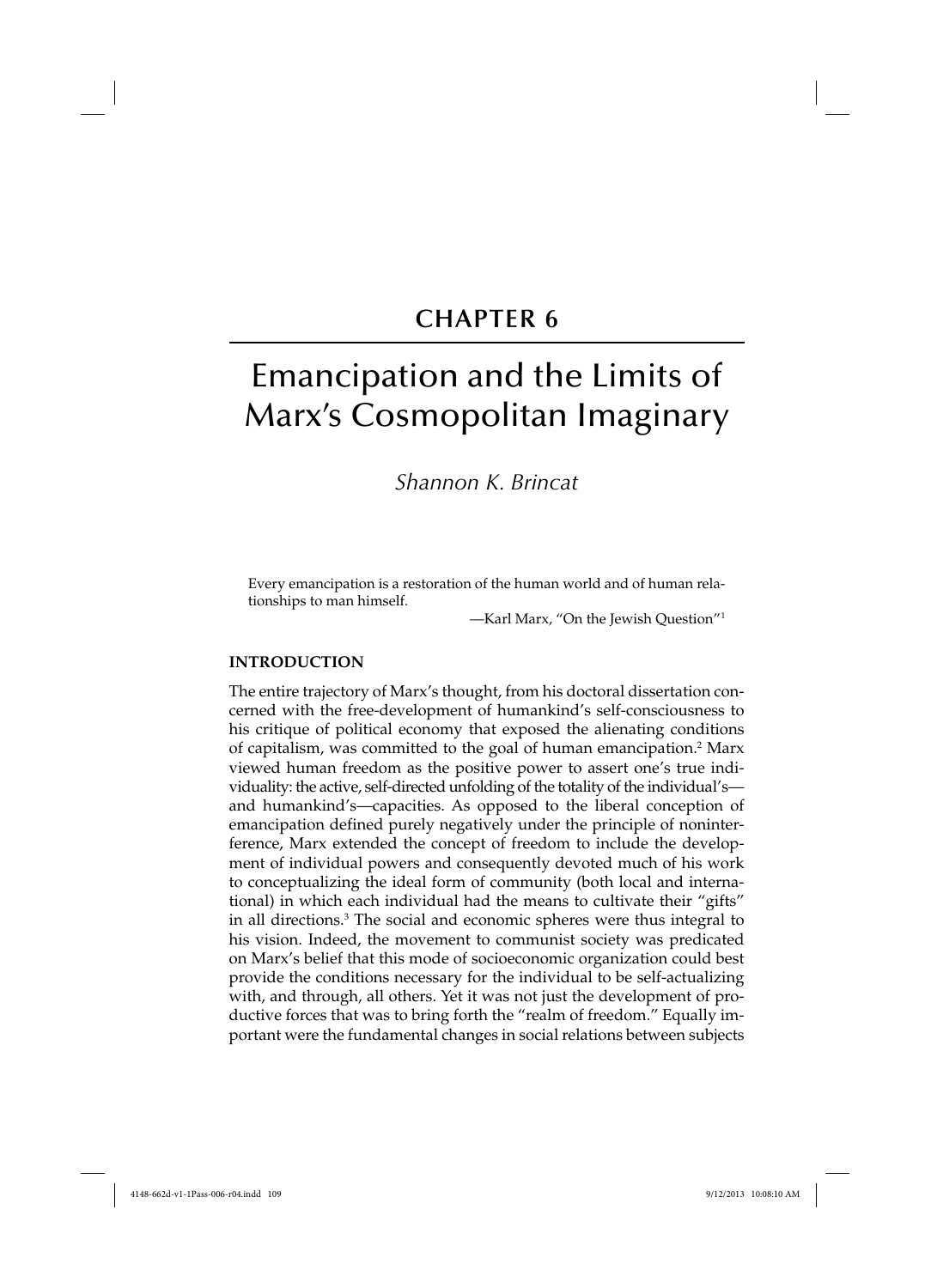that would come about through the abolishment of private property across the globe. Marx's vision demanded nothing less than a new social world, one that replaced a political economy centered on the accumulation of capital and extraction of value with one concerned with the direct realization of all radical human needs, the fulfillment of the multifaceted individuality of all persons. It is this cosmopolitan aspiration underlying Marx's notion of emancipation however that has been routinely downplayed in Marxist literature and which this chapter intends to redress.

 This chapter explores Marx's vision of human emancipation through the concepts of species-being*,* defined as the full self-actualization of one's individual capacities, and communism that Marx came to regard as the ideal socioeconomic association to bring about the conditions for the creation of the "all-rounded" or "rich" individual. This places Marx's praxeological commitments for actualizing the potential of all human beings—the "totality of human manifestations of life"—as the key component of his vision of communist association that is a "stage of historical development in the process of human emancipation."<sup>4</sup> It is contended that Marx's emancipatory vision remains inadequate because of the limited ethical sphere envisioned in communist society and the underdevelopment of intersubjectivity in cosmopolitan community that has become particularly pronounced in later Marxist accounts. If, as Marx suggests in the opening quote taken from "On the Jewish Question," emancipation is the restoration of the human world and all human relationships to ourselves, then this totality must necessarily include social relations within the cosmopolitan sphere to make emancipation actual for all. I make two arguments in support of this thesis regarding the contraction of cosmopolitanism in Marx's thought: (1) the relative underdevelopment of intersubjectivity as a result of the overemphasis on production rather than social relations in communist association; and (2) the curtailment of universality through privileging statist and internationalist forms of political community in opposition to cosmopolitan association. Ultimately, it is argued that full, human emancipation requires a more radical cosmopolitan imaginary than provided by Marx but which nevertheless remains latent in his thought.

#### **HUMAN EMANCIPATION AND SPECIES-BEING IN EARLY MARX**

 The Kantian and Hegelian undertones in Marx's aspiration of human emancipation are palpable. Marx called for the end of fractured human existence and, in the Kantian refrain, intended to actualize the "categorical imperative to overthrow all circumstances in which man is humiliated, enslaved, abandoned and despised." Yet, similar to both Rousseau and Hegel, Marx considered attaining such freedom as a social achievement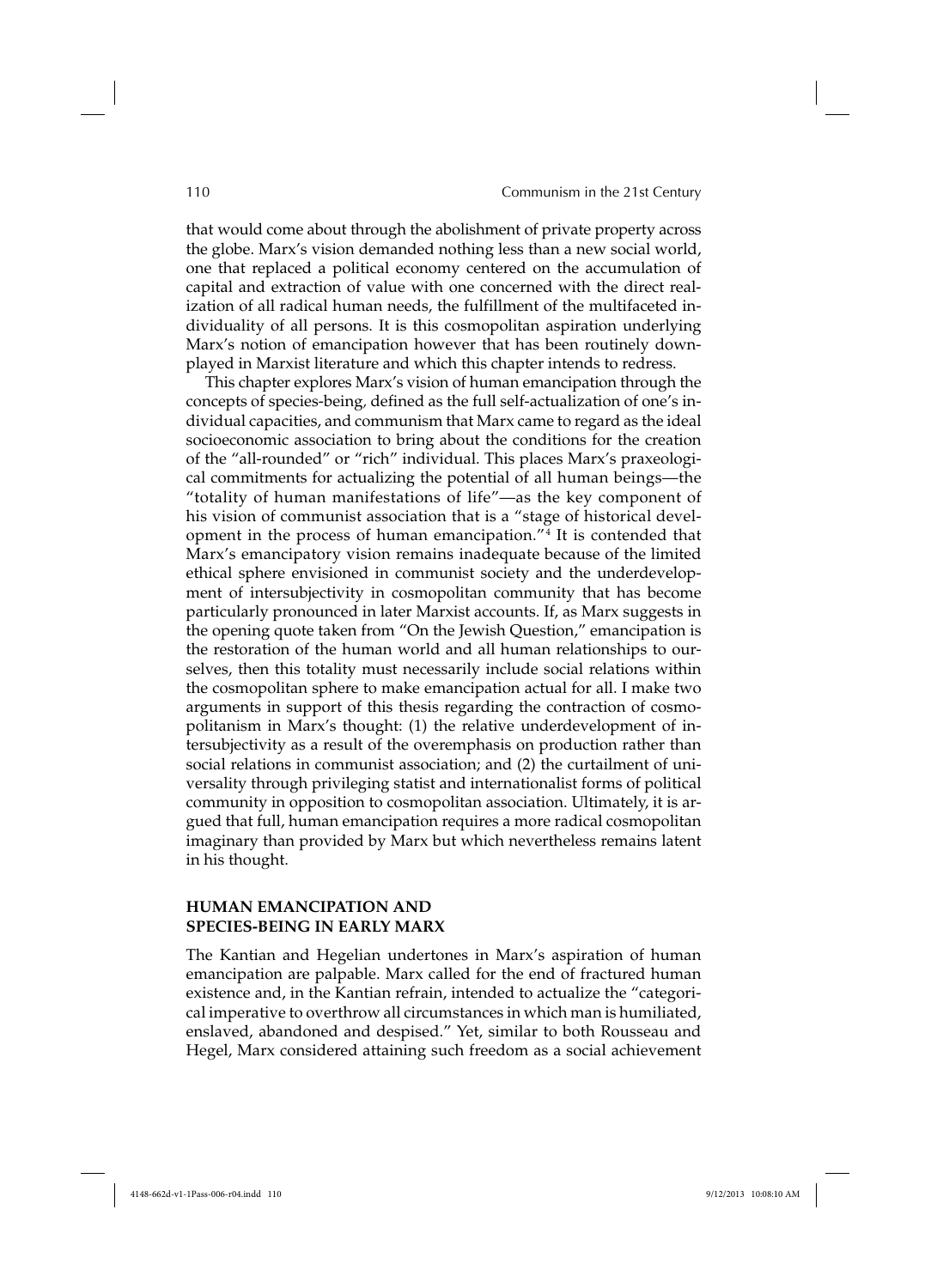that hinged on whether the individual related to itself as a universal being with, and through, all others.<sup>5</sup> The variegated nature of an individual's unique potential could only be realized socially, that is, where the full development of each was made compatible and reliant on the development and freedom of others. Whereas for Rousseau this social realm was to arise, somehow, from isolated individuals shackled together under the organicism of the "general will," and whereas for Hegel sociality came about through the coercive institutions of the state working in concert with the "cunning of reason" above civil society, for Marx it was to come about through the self-determination of the species itself. This demanded a profoundly different philosophy than Kant or Hegel had hitherto provided—not one of a perpetual sundering of the is and the ought, nor of the postreflective judgment of Minerva who only begins her flight at dusk—but a conscious being making its own history, creating the conditions of its own self-emancipation.

 Marx deployed emancipation both as an exhortative ideal for the immediate improvement in human conditions for which the working class, and the universal interest it represented, had a world to gain, and, as a tool of critique to condemn the alienation endemic to capitalist society.<sup>6</sup> The difficulty is that Marx's specific references to emancipation and communist society are tantalizing in their brevity and presented less systematically than most, if not all, of his other ideas. As many commentators have lamented, it is frustrating that Marx extrapolated so little on a concept so central to his entire thought.<sup>7</sup> Nevertheless, from those passages on species-being, human emancipation and communism, we can infer Marx's ideal in its positive, albeit, fragmentary form. Despite this definitional absence, and the fact that in his later years the term emancipation is not used as regularly as in his pre-1848 works, the writings of the socalled historic period (1861–1867) and beyond continue to express emancipatory themes so that the concept cannot be sundered from the artistic whole. The unalienated or "total man" of the *Paris Manuscripts* appears in *Capital,* and the *Grundrisse* confirmed that the themes of 1843–1844 regarding human emancipation remained central for the Marx of 1858. As such, Marx's later writings assume rather than divorce themselves from the ideal of human emancipation and can be understood only in reference to this seminal theme, without which there would be no normative underpinning for his ideal of communist society or his critique of capitalism. This marked degree of continuity in Marx's thought—as the vast majority of Marxian scholars now agree—can be read as a systematic, unified attempt to ground human emancipation in a new form of society immanent to capitalism. $8$ 

 Marx's concept of human emancipation first emerged around 1843, well before his study of political economy, his turn to communism, or his discovery of the proletariat. Marx distinguished between various expressions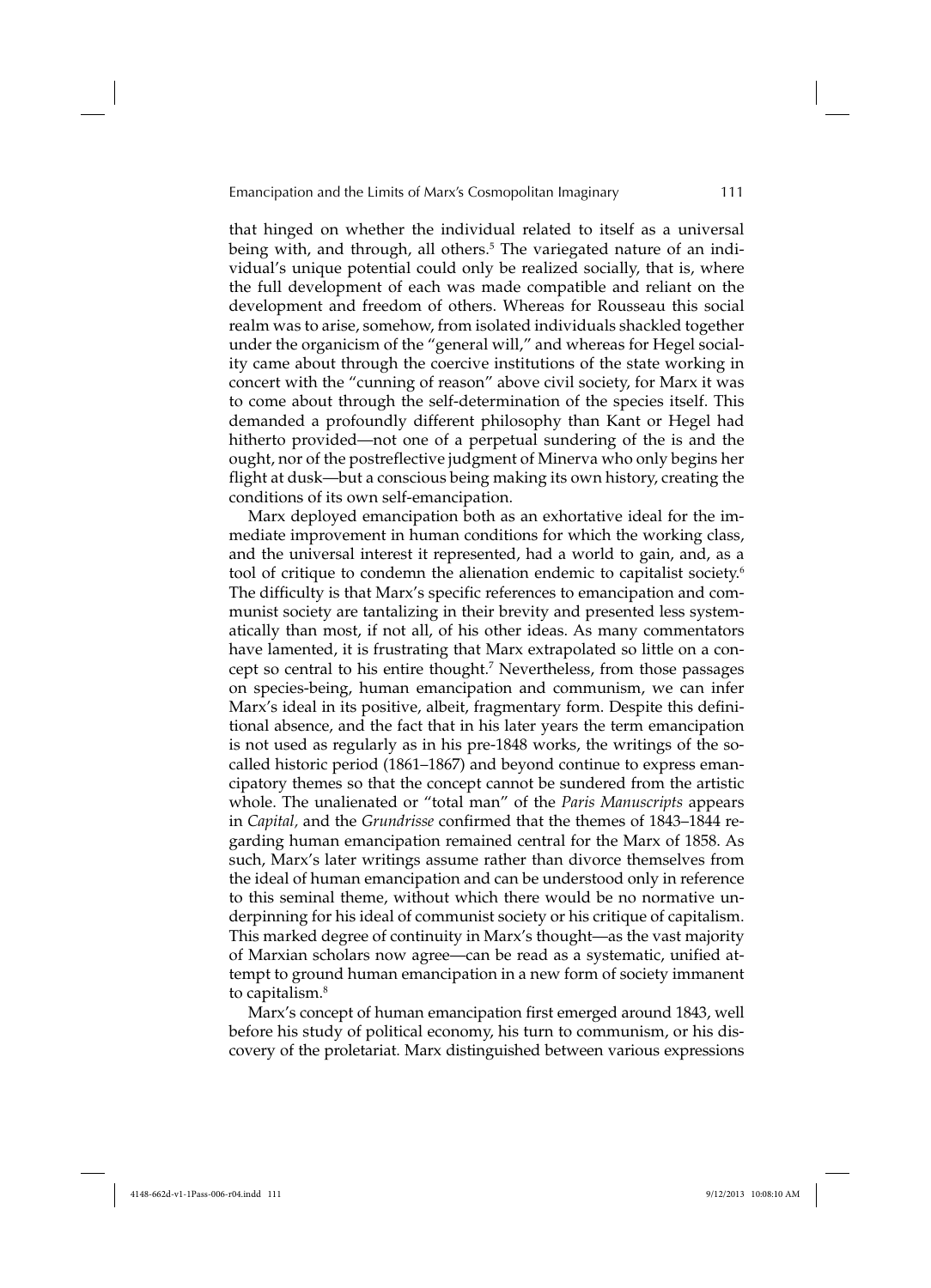of emancipation, from the political (general and formal), to the emancipation of specific groups (particular and limited), and "full" or "human" emancipation that he favored.<sup>9</sup> In his famous polemic against Bruno Bauer, Marx deployed the normative idea of human emancipation to highlight the limitations of formal emancipation through the state. While he did not define the concept, textual analysis suggests that emancipation referred to the formation of social conditions in which a person is selfdirecting in their "life," "activities," and "relationships" (a theme that reemerges in Marx's notion of non-alienated labor). 10 What Marx designated as full, human emancipation connoted the restoration of the world and all relationships to humankind: the removal of all political, economic, and historical restrictions imposed on the potential development of humanity and every individual in it. $11$  Emancipation through communism embodied the "genuine resolution" of a true community and it is this substantive ideal that replaced Marx's earlier calls for the radicalizing of democracy that he had discovered could only ever be merely formal.<sup>12</sup> Where before 1842–1843 Marx had called for a new form of state that embodied " *freer*  popular consciousness," his later notion of human emancipation sought to move beyond the egoism of civil society and the institutions of even the most radical democratic polities.<sup>13</sup> In this conceptual movement, we can see that Marx effectively overcame his earlier romanticized notion of democracy as a means to promote freedom in abstraction from the social, economic, and political relations it required. Nevertheless, his account of human emancipation, at this stage, lacked a specific institutional system for its attainment. Indeed, while adumbrating his ideas of human emancipation and species-being in the so-called transitional period (1842–1844), Marx remained critical of communist theory. It was only in the *Manuscripts* of 1844 that Marx began to embrace communism as the ideal socioeconomic form to realize human emancipation.

 How Marx distinguishes human emancipation from existing political forms is critical for understanding his eventual move to communism. Human emancipation is presented by Marx as the sublation of political emancipation as espoused in liberal constitutionalism and the doctrines of the Rights of Man. In this movement, human emancipation both exposes the limits of formal, political equality and rises above the notion of freedom as egoism to what Marx called "social freedom." 14 Political emancipation confirmed the separation of state and civil society, the battle between egoistic self-interest and an ideal universality. It was neither a complete nor a consistent form of emancipation. The state could formally remove religious, property, or racial qualifications from the ambit of citizenship but this did not mean that people were really freed from them, or, that such differences disappeared from civil society to no longer effect private life. Rather, as the Rights of Man assumed atomized and mutually antagonistic civil relations, it could only serve to confirm the separation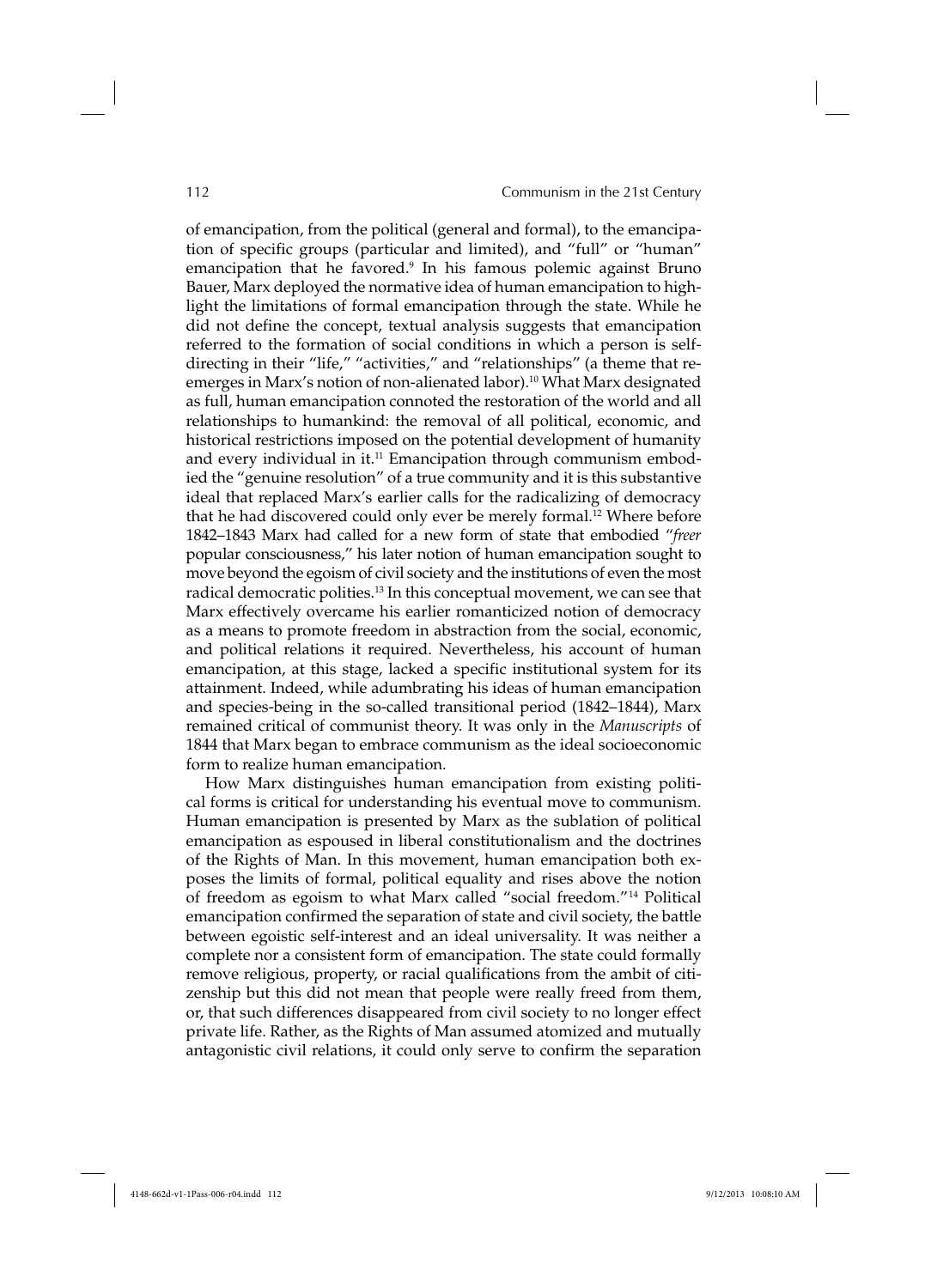of persons and not their universal association under citizenship. 15 Freedom was reduced to a form of self-alienating individualism preoccupied with positive possession and negative rights, the ability to own and to contract, rather than a freedom of individual self-development expressed socially, in and through, others. Yet Marx did not therefore denigrate the value of political emancipation, or the civil rights that accompanied it. 16 What he did was to reveal the fundamental limitations of this conception of freedom constrained as it was by egoism, private property rights and free competition that, rather than being the embodiment of freedom, suspended its individual expression.

 In Marx's view, political emancipation constituted the highest form of emancipation possible within capitalism and yet its bourgeois ontology actively precluded the expression of other—higher—forms of freedom, such as the freedom to develop one's full capacities. Political emancipation mired itself in the granting of civil rights and formal protections (as exemplified in the French and American Constitutions), yet these socalled Rights of Man merely expressed bourgeois values of individualism and had little social about them. As in Bentham's utilitarianism, these documents abstracted the modern shopkeeper as "natural" man, effacing the diversity of humanity under an essentialized type of particularity characteristic of capitalist society and its competitive ethos in which everybody "looks only to himself." It was bourgeois personhood and not public citizenship that characterized the true and authentic man. 17 In this way, political emancipation abstracted the real differences between the members of civil society and made them appear nonpolitical. The myth that the state was somehow representative of the common interest was based on the notion of the equality of citizenship. Yet formal equality did not abolish the material differences that divided them. The universality of citizenship was "unactual" or "unreal" because in their real existence, persons related to each other only negatively as competitors within civil society so that each led a "double life": whereas in the state the person considered themselves a "communal being," in civil society they were a "private individual" that treated others "as means" and reduced themselves "to a means."<sup>18</sup> The state was relegated to formal, negative activity that was impotent to combat the unsocial consequences springing from the asocial nature of civil society and the glaring material inequalities that rendered the equality of citizenship under bourgeois society a "colossal illusion."<sup>19</sup>

 On its own, political emancipation could not overcome the egoism of civil society to draw all up to real equality under citizenship but it also undermined positive freedoms in relations of community and was thereby a barrier to fuller forms emancipation that could emerge through social power.<sup>20</sup> By reducing freedom to the right of property, contract and the pursuit of self-interest, political emancipation inverted the idea of social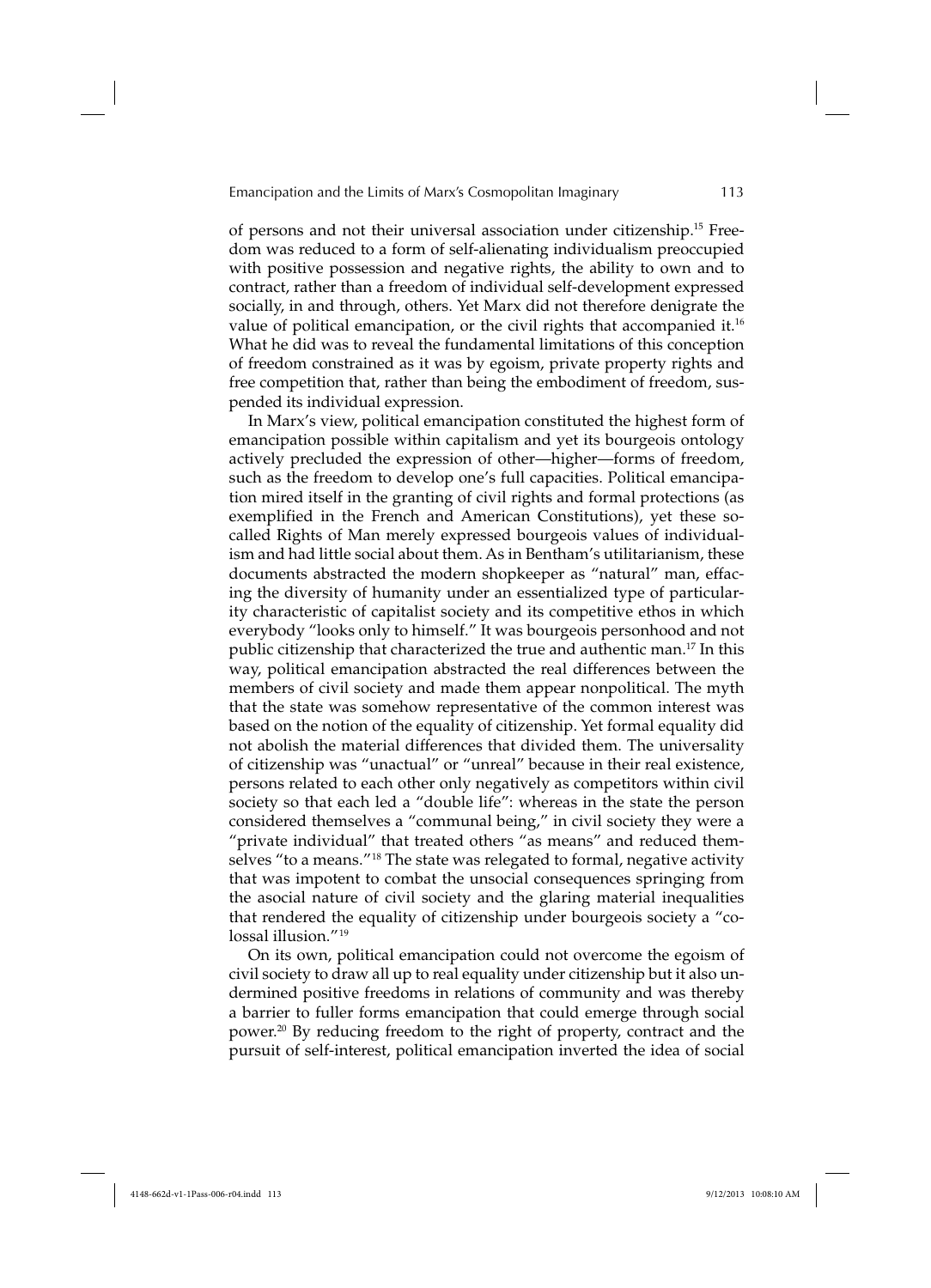freedom so that relations with others were viewed not as realizations of, but as limitations to, one's individualized liberty. This was a one-sided understanding of emancipation precisely because it was not based on the association of persons but on their radical separation. As liberalism considered that the only force that brought human beings together was "the gain and the private interest of each," all that was left for individuals in their relations with each other was "to contract oneself out."<sup>21</sup> The ontological man assumed in this relationship was the "un-social man" that could only ever reproduce the contradiction between the particular and the universal. Political emancipation was not final or absolute but could only ever be a step in the ongoing process of emancipation. It could not restore the world and human relations back to humankind, just as it could not redeem or make possible the full creative powers of each individual. The limitations of political emancipation could only be sublated by actualizing "social freedom," by "organising all the conditions of human existence on the basis of social freedom."<sup>22</sup>

 The bourgeoisie's push for political emancipation, particularly its opposition to the privileges of the nobility as the raison d'etre for its (momentary) revolutionary zeal, had appeared as general emancipation for all classes. For this moment, its aims corresponded to a universalizable but narrow aspect of emancipation.<sup>23</sup> Yet while the "mass" were enthusiastic and interested in the bourgeois revolution for this reason, they did not find their actual interests but, in the end, only the " *exclusive* power and the *political* recognition" of the bourgeoisie's "own *special* interest." 24 The rhetorical use of liberal ideals continued only so long as the bourgeoisie sought to erode the privileges of the nobility and ended soon after its capture of state power that it now wielded against the mass. The nature of bourgeois interest was unveiled in its unwillingness to overcome the forms of social injustice that resulted from unequal property rights that it now used the state apparatus—that it had wrested from the hands of the nobility—to formally protect. Instead of furthering the ideals of *Liberté, Fraternité, Égalité,* the now dominant class used political emancipation to capture and instrumentalize the state as the tool for the promotion of its own interests. In distinction, as would become clear in *The Eighteenth Brumaire,* Marx sought to make such ideals realizable by stripping away the ideological veil of private property rights that hindered their full articulation.<sup>25</sup>

 Marx's critique of political emancipation was also inextricably linked to his break with Hegel. While Marx shared Hegel's deepest aspirations regarding transforming social reality into a rational order of freedom, this gave way when the harmony of Hegel's ideal *Reichstaat* was revealed as sheer fantasy against the reality of bourgeois civil society. Marx subjected Hegel's conception of the state to a rigorous ontological interrogation, finding that Hegel had merely celebrated its abstract and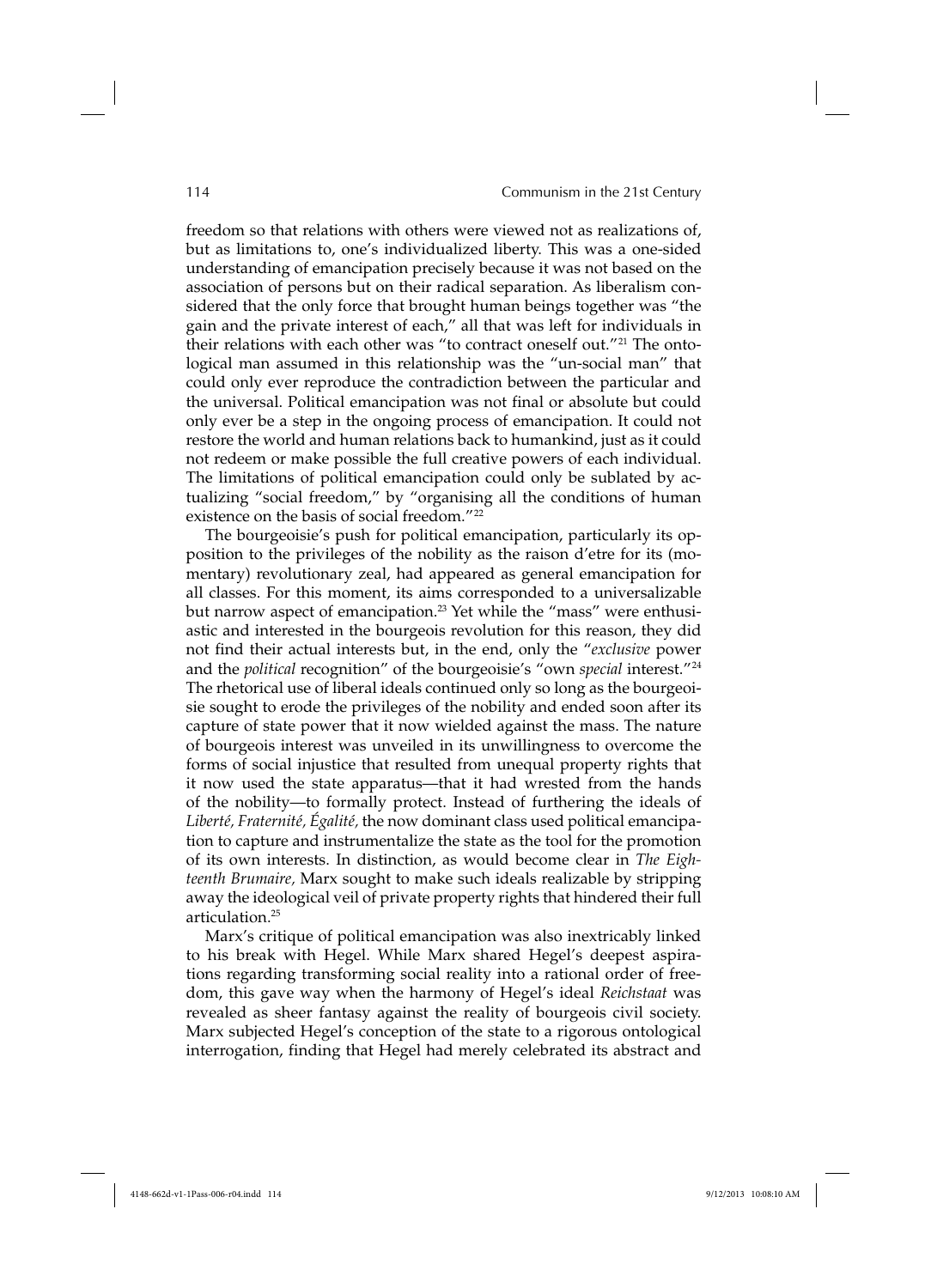speculative "idea" rather than its empirical reality.<sup>26</sup> The problem centered on Hegel's idealist reification of the state that had subjectivized its ideal rather than "active forms." For Marx, not everyone could feel the independence and self-respect that Hegel assumed within civil society. This intrinsic defect in Hegel's political program arose from the arbitrariness and egoism lying at the heart of the system that instead of instantiating the ideal of rational freedom, expressed only the interests of the most dominant sections within civil society. Hegel had provided the most complete expression of the philosophy and the state but it lacked any analysis of the state in its concrete existence including its " *imperfection,* " the "degeneracy of its flesh"—that yawning chasm between Hegel's ideal union of particular and universal in *Sittlichkeit* and the atomizing swirl of egoisms in civil society. In Hegel, the state was deployed to subordinate the subjective freedom of individuals expressed in civil society to a higher authority in order to give concrete ethicality to the universal. Yet, Hegel's specific institutions of the corporation and *polizeie* did not create the conditions for the flourishing of rational freedom he intended but were limiting conditions imposed externally upon it. The fact that Hegel saw these institutions as necessary to subordinate civil society revealed that the state could not achieve the ideal reconciliation of the universal and particular assumed by his ideal notion of *Sittlichkeit* but was instead a form of compulsion.<sup>27</sup>

 For Marx, the contradiction between Hegel's ideal state and the realities of civil society could be resolved only through the radical humanization of *Sittlichkeit* and the movement toward human emancipation in which each member of the ethical system possessed and exercised actual, rational freedom. In this sense, Marx offered not a rejection of the Hegelian ideal but a radicalization of its vision, an attempt to replace the "illusory form" of the *Reichstaat* by realizing its essence through "social power."<sup>28</sup> Here, the goal of establishing genuine, harmonious species-life called for nothing less than for the "revolution to be permanent" including overcoming all forms of domination and alienation, moving from mere political emancipation to human emancipation.<sup>29</sup> This did not mean fortifying the state, or shackling the egoism in civil society to some fanciful universal, but the sublation of this antagonism itself. Political emancipation had created the demand that it be consistent with its own principles and had armed the mass with the political freedoms necessary for the movement toward full emancipation. What remained to be done, as stated by Bloch, was to transform liberty, equality, and fraternity of the purely political citizen into the "living energies of living men." 30 For Marx, human emancipation could be advanced only when the individual drew back the "abstract citizen" (that included both man in civil society and communal man) into itself, when the private and public essences of humanity were reunited.<sup>31</sup> This required the conditions in which species-being could thrive.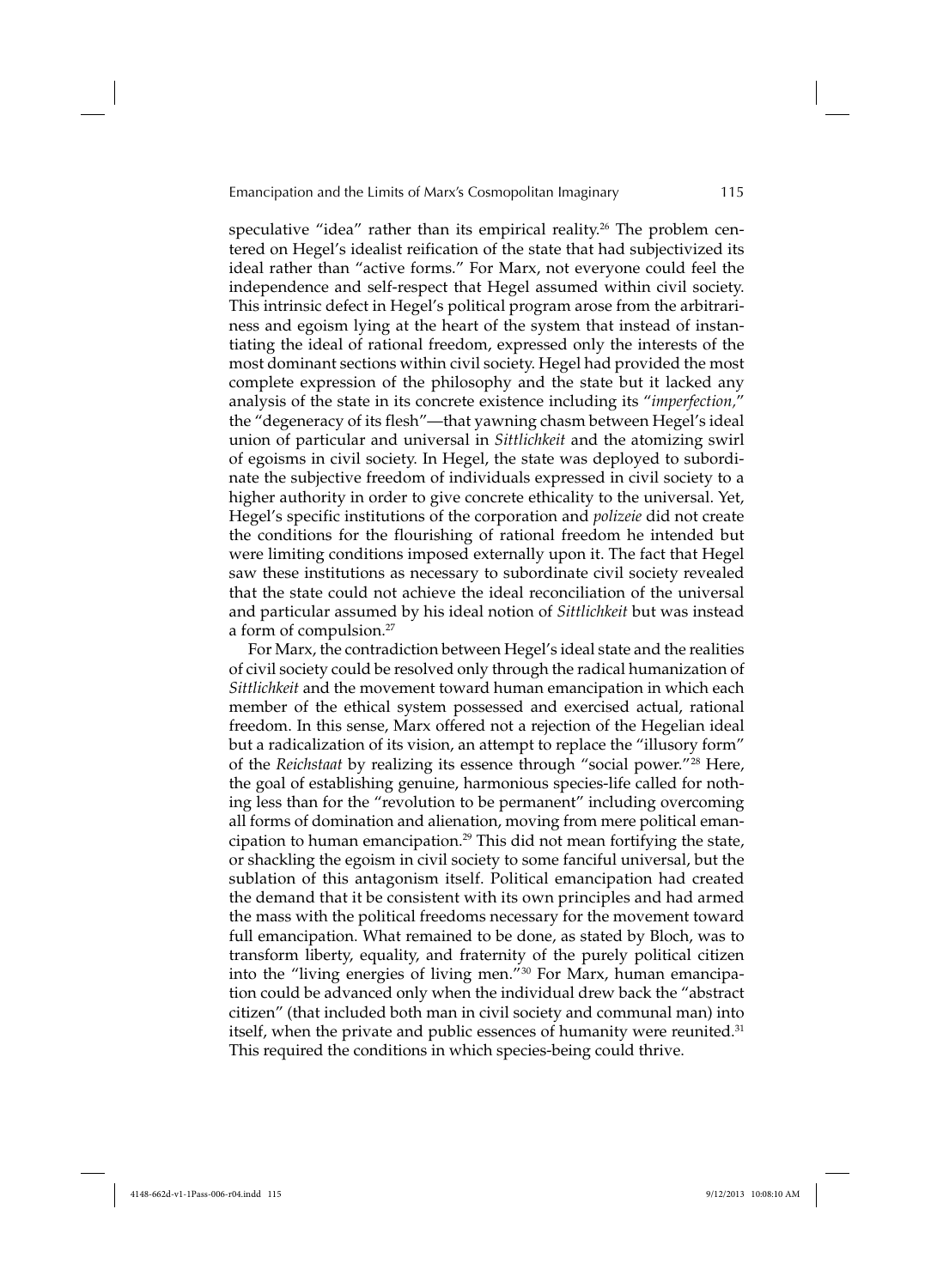So far, we have examined Marx's normative commitment to emancipation through his critique of the Rights of Man, the bourgeois revolution, and the liberal state. In this context, full, human emancipation is a sublation of the contradictions in political emancipation. Yet this is only the negative overcoming of the political form in Marx's dialectic of freedom, the positivity of which stems from the idea of species-being that Marx imputed with acute sociopolitical significance—something that could be attained only through human emancipation. The concept of species-being, developed from Feuerbach, had two chief connotations: the social basis of human consciousness and the understanding of ourselves as members of a species; and, the species' powers, capacities, and needs unique to humankind, including our potential as social (universal) beings. Species-being is manifested in the sensuous characteristics of being human that establish the framework in which human existence takes place and by the activities that can be achieved only by being human. It was in creating the social conditions in which species-being could be fully actualized—in Marx's words, "bringing out" all our shared "species-powers"—that formed the normative underpinning of human emancipation.<sup>32</sup> Both connotations of species-being (species-life and species-power) projected the necessity of a form of political community that had overcome the state/civil society duality and elevated life toward unified, social man.<sup>33</sup>

 Species-being remained Marx's lifelong concern, prevalent in both *Capital* and the *Grundrisse* (even though it is employed less frequently) and was made the aim of communist society that was to provide the conditions in which the range of "life activities" were given the widest possible expression. Through social cooperation the individual "strips off the fetters of his individuality, and develops the capabilities of his species."<sup>34</sup> This normative concept also underpinned Marx's critique of capitalism given that capitalism's principal defect was how it alienated species-being from humankind, precluding the full development of our unique capacities as individuals and the free expression of our life-activity as a species. This nexus between species-power and species-being meant that "free, conscious activity" were expansive notions that expressed humankind's unique capacity for creativity and self-determination rather than simply labor. To be a species-being was to be endowed with the capacities to be consciously self-transcending, to re-make one's own conditions, both individually and collectively. Humanity carried within itself the tools of its self-emancipation and Marx looked to how these potentialities could and ought to be manifested "under conditions most worthy of their human nature." 35

 As can be seen, species-being and human emancipation formed the nexus between Marx's conception of freedom and his vision of communist society that was to realize them fully. The egalitarian liberty presupposed in the idea of species-being was to be realized by securing the right of all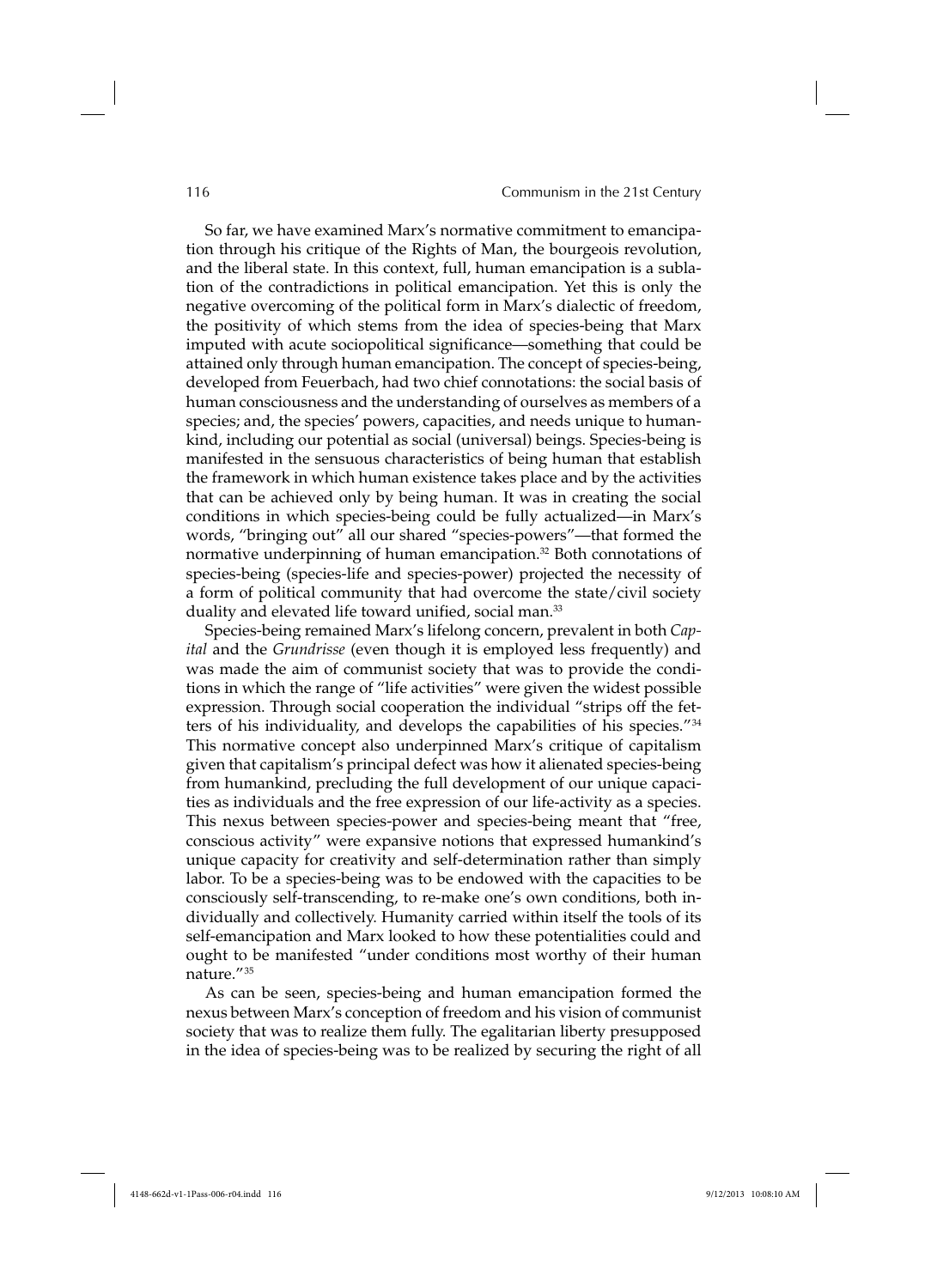human beings to the social recognition of their individual abilities and potentialities, in a universal form of association that would bring about these conditions for all *.* Species-being forms the fundamental driver behind Marx's account the type of social relations within this new form of communist association. In the *Manuscripts,* Marx identified species-being on both an individual and general level. Here, species-being as "a being for himself," represented both an individual person and humanity as a whole, and could be actualized only through human emancipation that would give rise to the conditions in which " *objective human* relation[s]" could thrive. Here, through a process of reciprocal recognition, albeit one overdetermined by self-consciousness, the "I" can relate to all others humanly because all others now relate humanly to it.<sup>36</sup> As Ollman has observed, this parallels similar accounts of recognition. $37$  Through this elevated form of consciousness arises an awareness of being part of humanity, the recognition of others as possessing needs and capacities similar to one's own and, ultimately, the understanding of oneself—and all humankind—as free beings. 38 Here, the recognitive dimensions to the concept of species-being regarding its inherent reciprocity and social awareness offer the primary resources for the revolutionary transformation of society toward a universal association. The question is whether the radicalism inherent to both human emancipation and species-being could be adequately realized in Marx's projected ideal of international communism.

#### **THE LIMITS OF MARX'S VISION OF COMMUNIST ASSOCIATION**

 For Marx, the realization of species-being and human emancipation was possible only through the collective effort of humankind and the full utilization of social power. Based on his notion of the interdependency of the individual in community, his vision was suggestive of the power of cooperation in enhancing the freedom of the individual: as social beings, it was only in "real community" that the individual had the actual means to "cultivate their gifts in all directions" and obtain their personal freedom "in and through their associations." Ultimately, it was only in the nonalienated sphere of communism—where "universal intercourse" was controlled by all—that individuals would be in a position to achieve such "self-activity" without restriction to develop all their capacities.<sup>39</sup> Marx considered communism a society in which the richest flourishing of human individuality could occur, because it affirmed the free unfolding of all unique capacities in genuine association with all others. It was for this reason that Marx committed himself to the complete abolition of private property because only this could open the space for a social realm of cooperative, free, and associated producers: a "social system free from social oppression and worthy of man." 40 Communism as a movement toward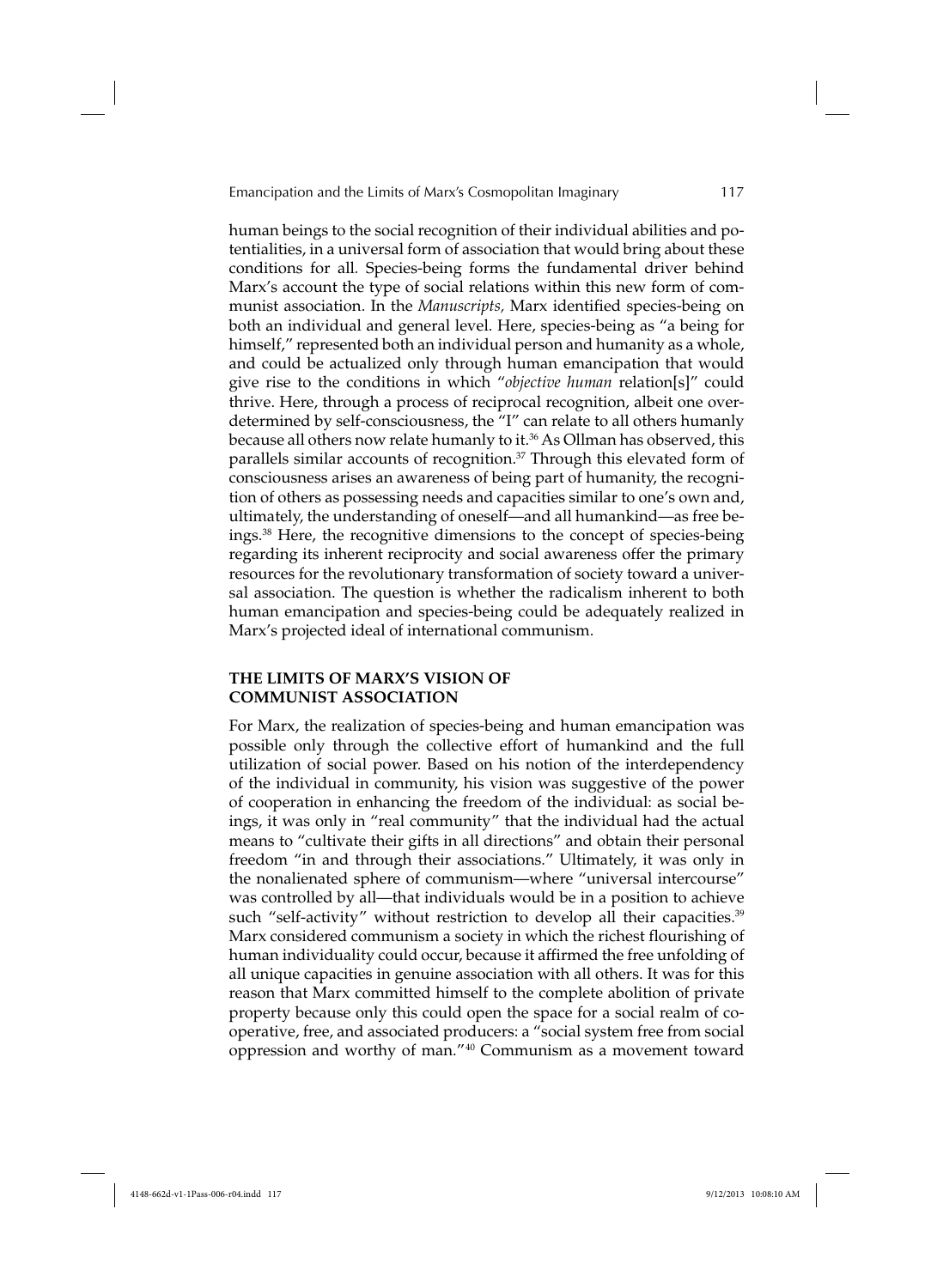human emancipation can be seen as the dialectical sublation of political emancipation—that had separated man's private and communal self, and, that had abstracted the social basis of human freedom by reducing it to the pursuit of self-interest—as discussed in the " Jewish Question. "

 Communism then did not refer solely to changes in the means of production but connoted the radical transformation of the totality of human existence. This view is typified in the *Manuscripts* and *The German Ideology,* where Marx described communist society as a place where each person felt at home, positioning notions of care, respect, self-worth, and recognition as central. What emerged was a vision of emancipation premised on two essential themes: a cooperative social sphere with the common ownership of the means of production and a society where the free-development of all had become "a tangible reality, a secular maxim." 41 Just as important as the freeing of labor time and the abrogation of private property was the association these changes would produce and the different forms of social relations they would foster. In this section, rather than explicating the content of the various models of communism Marx presented—something already addressed by Ollman and others<sup>42</sup>—I wish to explore the type of association that Marx envisioned and how far his notion of community extended. Here, I draw out two of the ways in which Marx's institutional account of communist association led to a restriction, rather than enrichment, of social relations between all human beings: firstly by an overemphasis on production that contributed to the determinism of Orthodox Marxism; and secondly, by neglecting cosmopolitan social relations in deference to the state and internationalism that served to contract the boundaries of ethical community.

#### **The Contraction of Community through the Emphasis on Production Rather than Social Relations**

 For Marx and Engels there is a fundamental nexus between freedom and the manner of relations in society because it is only in "real community" that individuals can "obtain their freedom in and through their association." As they affirm in *The German Ideology,* "[o]nly in community [has each] individual the means of cultivating his gifts in all directions; only in the community, therefore, is personal freedom possible."<sup>43</sup> This view was confirmed in the *Grundrisse* where Marx stipulated that human emancipation and the rich individual was conditional on the form of association in society.<sup>44</sup> Communism was to be the means by which humankind not only brought exchange and production under their collective control but also the mode of their "mutual relations";<sup>45</sup> the relational conditions through which "the complete return of man to himself as a *social* (i.e. human) being could arise."<sup>46</sup> The revolutionary dimension of communist society then lies not just in its potential to unfetter production but in its new form of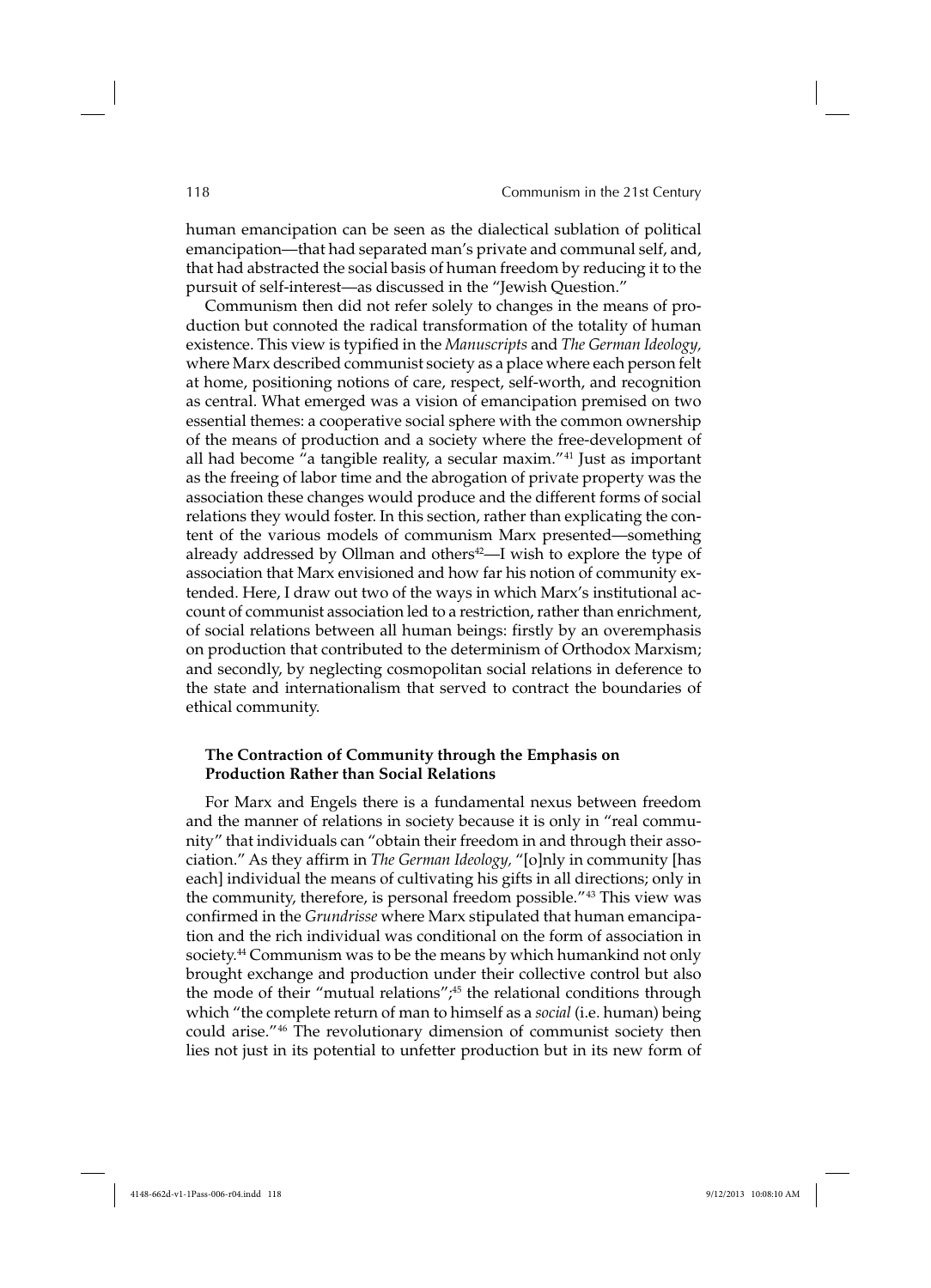association that offers the recognition of all our unique needs and capacities and in making their full articulation the goal of social life.

 This reciprocity between individuals within real community reveals the presence of a specific recognitive dimension in communist society that is reminiscent of the ideal, if not the letter, of Hegel's Master/Slave dialectic in the *Phenomenology.* As Marx writes, in communist society "individual need" has become a "human need" to the extent—and on the condition—that "the other person as a person has become for [the other] a need." Here, each individual recognizes their existence, and the existence of the other, as a "social being."<sup>47</sup> Only through the specific intersubjective relations unique to communist society can the all-rounded individual of Marx's earlier writings emerge because only here are all persons affirmed in actual and direct association with each other. Indeed, "man's consciousness of the necessity of associating with the individuals around him is the beginning of the consciousness that he is living in society at all.<sup>"48</sup> The notion of "association" is therefore given transformative substance, gravitas, in Marx's account of communism because it is not just in our workplace, productive activity, or free-time, but throughout the ensemble of social relations that we recognize and (re)produce ourselves, and each other, as rich human beings. The actualization of individual capacities within communism was paralleled with an increase in cooperative activities of humankind as a whole and Marx used terms such as "communal activity," "communal consumption," "real association with other men," and the "direct expression of society" as indicative of the enhancement of relations of mutuality in communist society. These new social activities involved a heightened form of mutual recognition where one's own "immediate activity" confirmed, at the same time, "his own existence for other men . . . and their existence for him." 49

 This emphasis on social relations is not just part of Marx's political vision but fundamental to his ontology, from the concept of species-being to his method of political economy. For example, whereas Feuerbach's conception of species-being was built on the ontological separation of human agents rather than their relationality within community (or, as Feuerbach expressed it, "on the reality of the *distinction* between I and thou"),<sup>50</sup> Marx transformed this into an individual within a particular society. Here, "the essence of man" was not to be located in the hypostatized, isolated individual, abstracted from history and community, but was to be found in "its *actuality,"* that is, within "the ensemble of social relations."<sup>51</sup> Human beings, for Marx, exhibited their species-being, their essence, in and through their social relations. $52$  The centrality of social relations is equally present in "The Method of Political Economy" that Marx outlined in the *Grundrisse.* Here, Marx writes against the tendency to focus downwardly from the abstraction of macro-subjects (such as populations in classical political economy) to even "thinner abstractions," for such approaches could only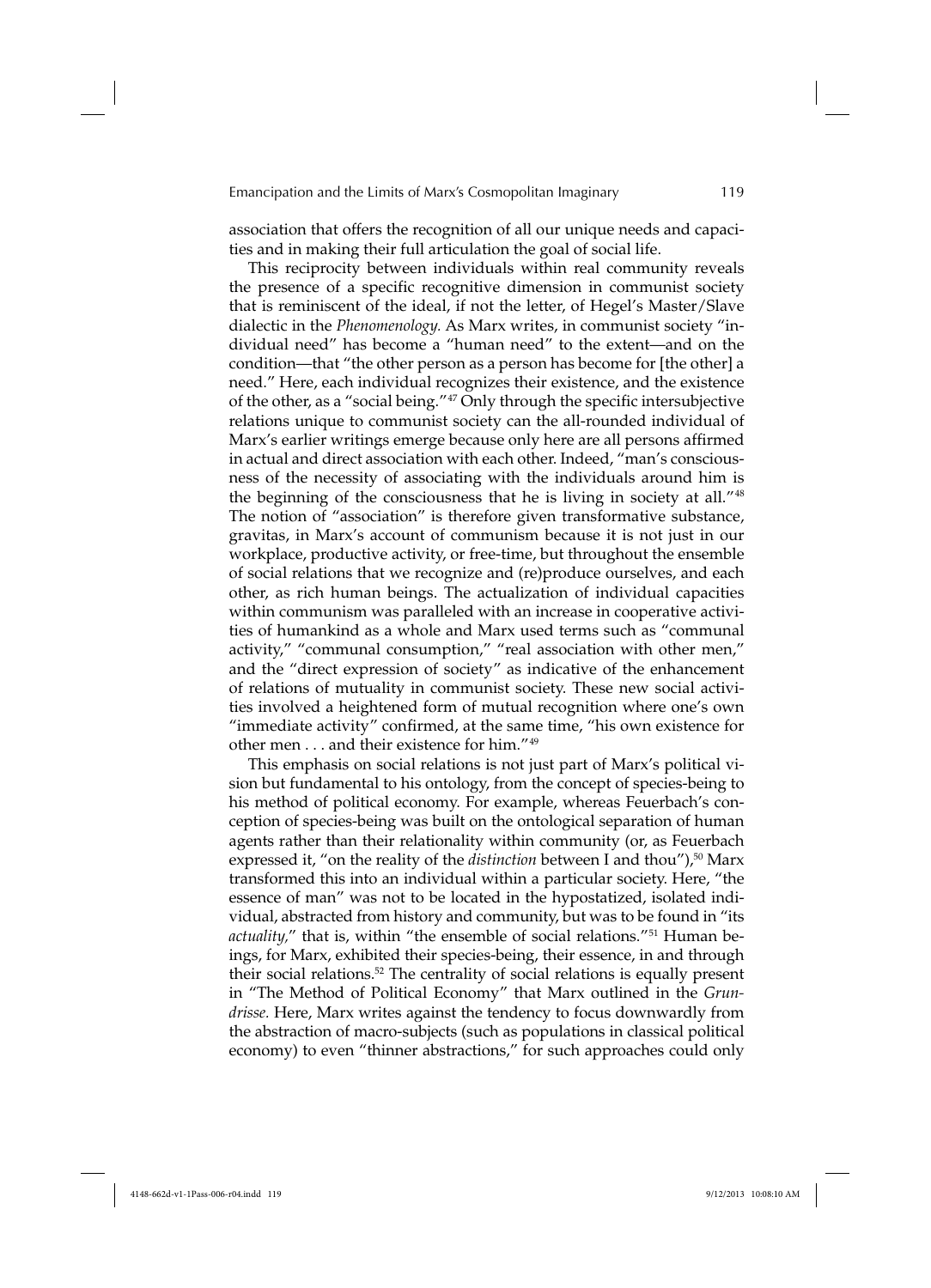ever arrive at the "simplest determination" of things because they do not consider how such phenomena ascend from "simple relations." Only by the careful analysis of this ascendency of relations can we move from a "chaotic conception of a whole" to "a rich totality of many determinations and relations." 53 So while it appears that the "real and concrete" can be adequately grasped at the macro level, it is only by understanding the basic social relations that constitute them that the totality, in all its complexity, can be known.

 The centrality of social relations to Marx's thought is pervasive, extending to the cosmopolitan sphere—though, as we shall see in the last section, not forming a part of his political program. The key example is Marx's reference to the "universal intercourse" between all persons adumbrated in *The German Ideology.* In this passage, Marx writes of the formation of global relations through the development of capitalism that overcome mere local attachments but which "produces in all nations simultaneously the phenomenon of the 'propertyless' mass," "alienation" and "universal competition." These deformed social relations of "universal intercourse" under capitalism are to be sublated through communism—specifically, the "universal development of productive forces and the world intercourse"—to bring forth "world-historical, empirically universal individuals" in place of alienated, local particularities under capitalism.<sup>54</sup> The totality of social relations that Marx implies in the concept of "universal intercourse" is an expansive one and yet it is one that has since been typically misunderstood by those Marxist scholars who attach importance solely to overcoming the alienation of the property-less mass and bringing an end to generalized want. Yet the conditions of propertylessness, want, and alienation denote a relational absence within global capitalism, an absence not strictly reducible to augmenting material production without corresponding changes to how we relate to property and each other.

*The German Ideology* reminds us that it is not just the mode or function of productive forces but the relational conditions between persons in production that is of key importance for understanding the machinations of global capitalism as well as for human emancipation; indeed, they are two-sides of the same dialectical coin.<sup>55</sup> World-historical individuals are interested in their emancipation from the same, universally alienating conditions of global capitalism as experienced within the context of their unique cultural/local situation in the world economy. Moreover, their interest is not only negative but finds its positive affectation in overcoming (*aufhebung*) existing forms of universal intercourse and making them social. Yet, it is the fundamentality of such global social relations within communist association that has been significantly downplayed in favor of a deterministic account of productivism that came to dominate the Second International, Dialectical Materialism, and Stalinism (or Orthodox Marxism). 56 Some, based on Part II of *The German Ideology,* believed communism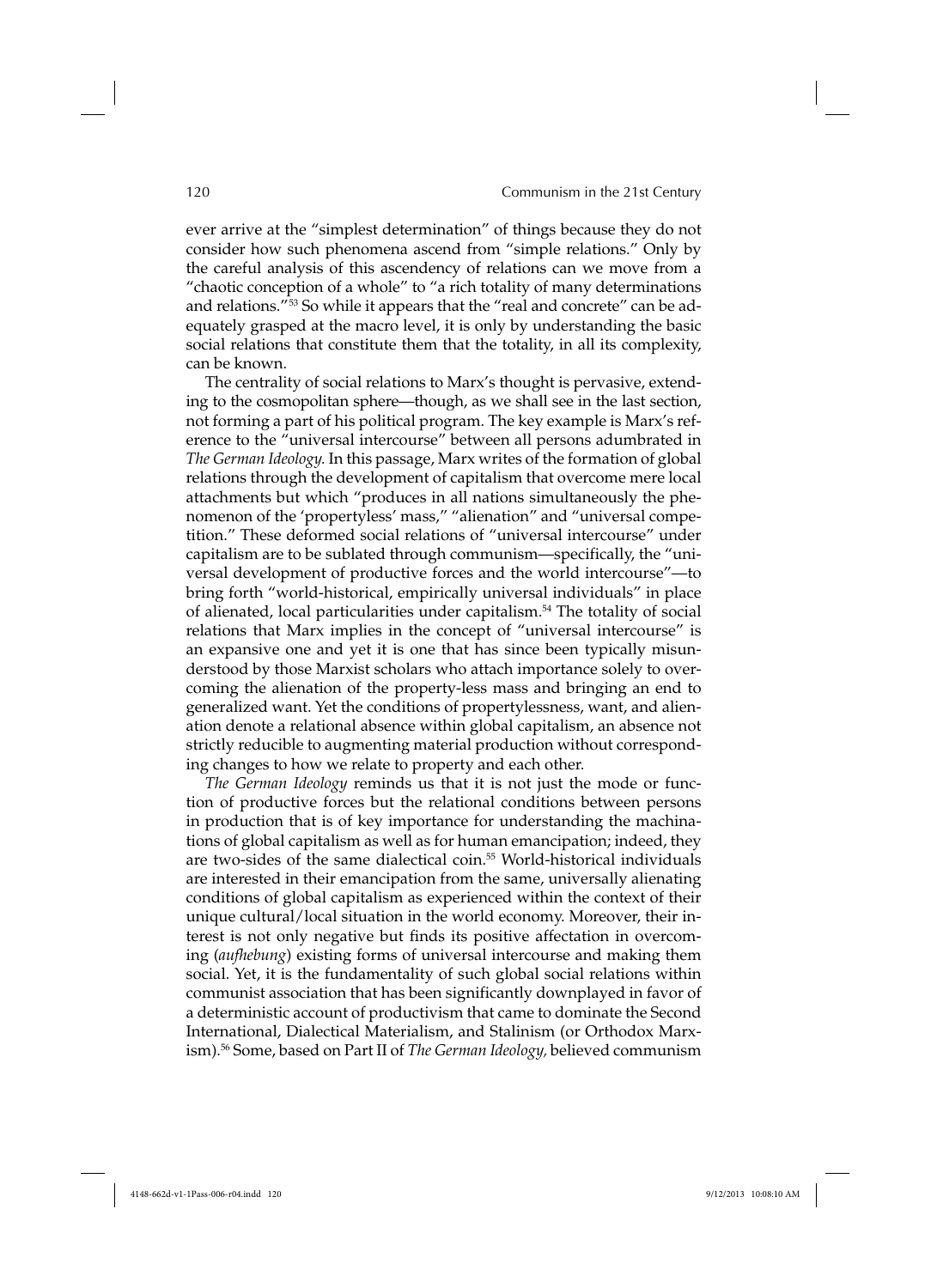to be solely reliant on the historical development of production; others on a myopic reading of *Capital,* believed that communism could emerge only beyond the realm of necessity, thereby equating emancipation with material abundance; and others still, lifting ideas out of the context of the *Gotha Programme* and adopting Engels's later portrayal of communism that neglected any mention of the conditions of full human emancipation, presented the dictatorship of the proletariat *as* communism.<sup>57</sup> Within all these models, full emphasis is placed on production, modernization, and industrialization to attain the place where "springs of co-operative wealth flow more abundantly." And in each account therefore, freedom is not only made contingent on the level of production necessary to achieve it but is to be actively subsumed—at least initially—under this goal of production. Against this tide, the philosophy of intersubjectivity in human emancipation that Marx outlined failed to develop in any meaningful sense within radical Marxist currents, until recently. 58

 Instead of social relations, Orthodox Marxists came to emphasize the necessity of productive forces as structurally determinative of the process of social transformation, subsuming emancipation under industrial reorganization and interests of consumption. Yet such forms of communism appear just as one-sided as "crude" communism that Marx so vehemently dismissed because both neglect the positive sublation of private property that would allow for the reappropriation of " *human essence* through and for man." To focus on material abundance as the determination of communism is to fall prey to the same bourgeois reduction of freedom to property, of mistaking acquisition of material goods for actual social freedom. Like crude communism's ethic of absolute equality, wealth abstracted from the social goals of emancipation and species-being is but an alienated expression derived from purely economic categories that reflect the narrow demands of bourgeois society and its notion of possessory rights.<sup>59</sup> Communism would not only remain constrained by bourgeois notions of property but would reproduce them. Such stages of development are not regarded by Marx as true communism, the form that has positively transcended private property relations and restored humankind to its "social" essence. Marx's ideal was a humanity that was rich not because it had much but because it was much, $60$  a vision that is lost if emancipation is limited to wealth creation over the enhancement of social relations and the development of one's capacities.

 From the perspective of human emancipation, the totality of capitalism must be understood not by abstracting its beneficial development of productive forces away from how these same processes restrict the expression of socialistic forms of ethical life. In this regard, Orthodox Marxism's emphasis on production is analytically defunct in at least two respects: it lacks an account of relationalism that can unfetter productive forces in the socialistic manner it so desires; and, its precommitment to the benefits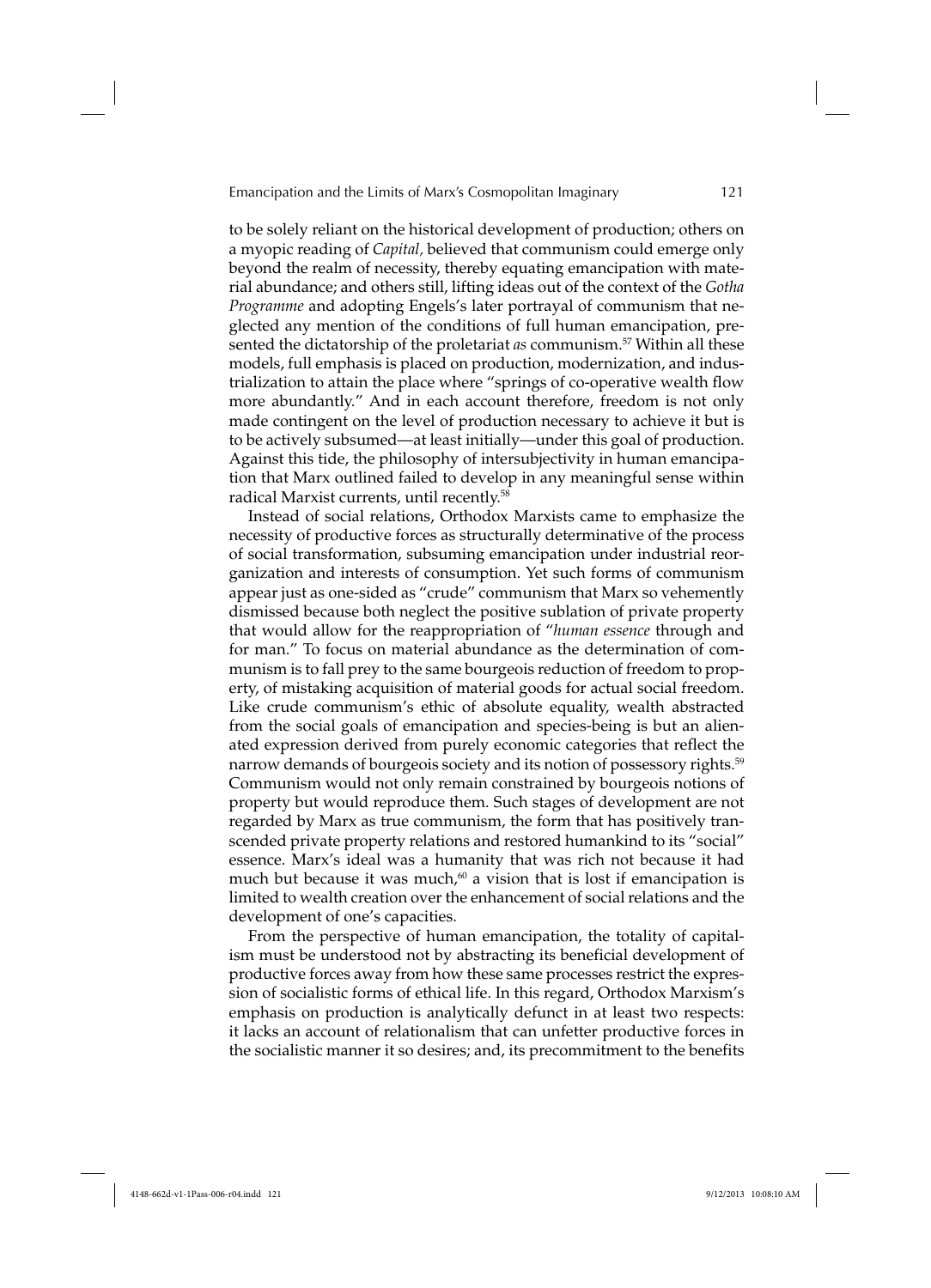of development blind it to how capitalist relations are prohibitive to the emergence of social man. Marx is keenly aware of this and indeed, as we have seen, his critique of Hegel's theory of the state was based on the premise that the class division of civil society precluded the functioning of Hegel's ideal *Sittlichkeit.* Because capitalism orients production to exchange-value (profit) it cannot create social relations of mutual freedom but is a fetter upon the type and quality of social relations we can express. The pursuit of self-interest results in mutual indifference or direct exploitation of others that suspends any genuine association from emerging, and is the basis of capitalism's systemic tendency toward the deformation of social relations. In place of wider solidarities, capitalism compresses the social sphere to one of unequal relations that in turn foster ideologies, consciousness, and interests that are focused on self-aggrandizement rather than mutuality. The end, Marx states obliquely, is "total isolation." 61

 This contradiction inherent to capitalist modernity is discussed by Marx throughout his writings. In *Capital* he refers to how the division of labor subsumes not only economics but all social spheres so that fragmented/alienated individuals emerge everywhere—evidence of a global relational deficiency throughout the "entanglement of all peoples in the net of the world market."<sup>62</sup> Marx had praised the French Socialists because they illustrated this process most clearly. Their critique revealed "the contradictions and unnaturalness of modern life not only in the relationships of particular classes, *but in all circles and forms of mod*ern intercourse."<sup>63</sup> These global contradictions of capitalist modernity are presented in their fullness in the *Manifesto,* between how capitalism spurs universal interdependence, intercourse in every direction, and gives a cosmopolitan character to production and consumption, while at the same time rendering developing countries dependent on civilized ones, exposing all workers to the vicissitudes of competition, and bringing "uninterrupted disturbance to all social conditions," "everlasting uncertainty and agitation," "naked, shameless, direct, brutal exploitation." Here, there is nothing left of social relations other than "naked self-interest," and the "callous 'cash payment.'"<sup>64</sup> By fortifying these very social pathologies in order to reach material abundance Orthodox Marxism has the unwanted side-effect of distorting—if not entirely preventing—the formation of relations of solidarity that the turn to communism is predicated upon. If, as Marx claims in the *Gotha Programme,* we have to deal with communist society not as if it develops on its own foundations but "as it *emerges* from capitalist society," that is, as something *"stamped with the birthmarks of the old society from whose womb it emerges,"* then we can discern why attempts at revolution through the production and abundance mantra of Orthodox Marxism have been doomed.<sup>65</sup> For such movements cannot realize the socialistic presuppositions of community, solidarity, and association necessary to sustain the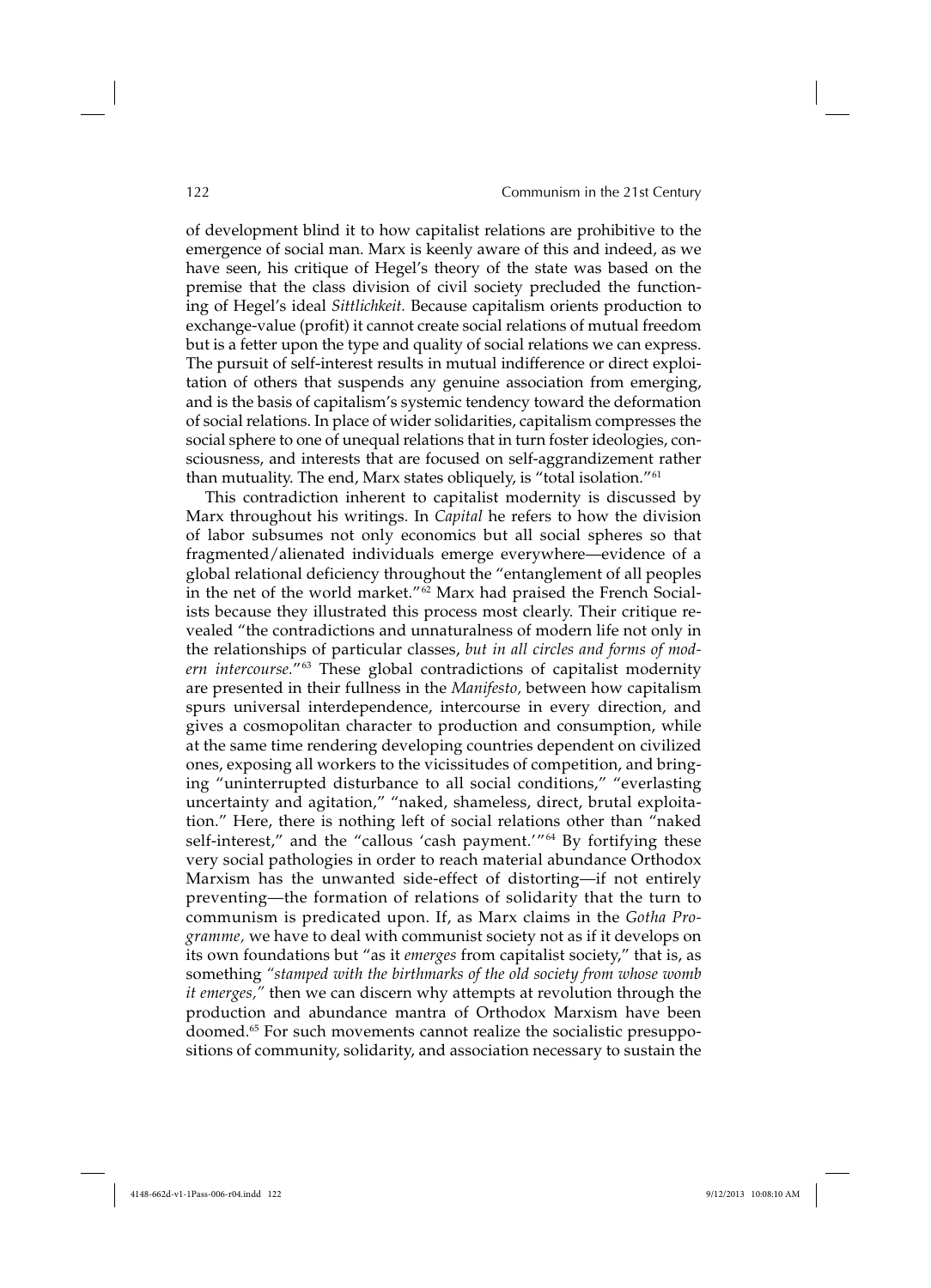turn to communism because its emergent ethical life is dictated by, and unwittingly reproduces, capitalist relationalities.

 There is a long historical and geographical trajectory to the painful expansion of capitalism that is lost if we neglect social relations in favor of production. Far from being the harbinger of progress, the emergent capitalist society of the 18th century subverted new forms of communal relations from arising, just as it destroyed preexisting forms of the commons within feudal society. Habermas speaks of "violent onset of a competitive society" in terms of the breakdown of the family, neighborhood, and guild relations that it prompted, the disappearance of which were "experienced as a loss."<sup>66</sup> Yet the process effaced bonds of community not just in rural areas or the West, but on a global scale across colonial and indigenous peoples also. For Federici, in contradistinction to Orthodox Marxism, capitalism arrested the rising tide of communalism and today requires ongoing infusions of requisitioned capital through, among others, the expropriation of women's unpaid labor, the resources, knowledge, labor, and lands of postcolonial states and indigenous peoples.<sup>67</sup> Failing to recognize these contradictions in the dialectic of history, Orthodox Marxism condemns communities in the periphery—and all future generations—to some abstract template of historical development that compels the recreation of the horrors of capitalist industrialization in order to achieve emancipation. It also assumes that such peoples cannot be the agents of their own freedom given existent levels of economic development. Such beliefs mystify the nature of alienation in capitalism as a structural necessity and willfully ignore other forms of emancipatory relations that either preexisted or have survived alongside it.

 Retrieving forms of social relations amenable to human emancipation from the premodern and archaic periods became a noticeable concern in Marx's later studies. In particular he focused on how, despite their lack of productive forces, precapitalist (particularly agrarian) communities retained the kinds of relational resources necessary for communism which had been lost in Western modernity. In Marx's famous letter to Vera Zasulich he affirmed the *"natural viability "* of the commune as a " *direct point of departure* for the economic system towards which modern society tends; it can turn over a new leaf . . . without passing through the capitalist regime." Within its type of social relations, he claimed, lay the "fulcrum" or "element" of social regeneration, which was singled out as its "element of superiority" over countries, which, despite their developed productive forces, were nevertheless enslaved by the capitalist system.<sup>68</sup> Similar themes are presented in his 1882 preface to the *Manifesto* where Marx theorized that the Russian *obshchina,* as a form of "primeval common ownership of land," could complement the proletarian revolution in the West. Surprisingly here, it was not the economically developed proletariat that was given transformative agency but the relations of the common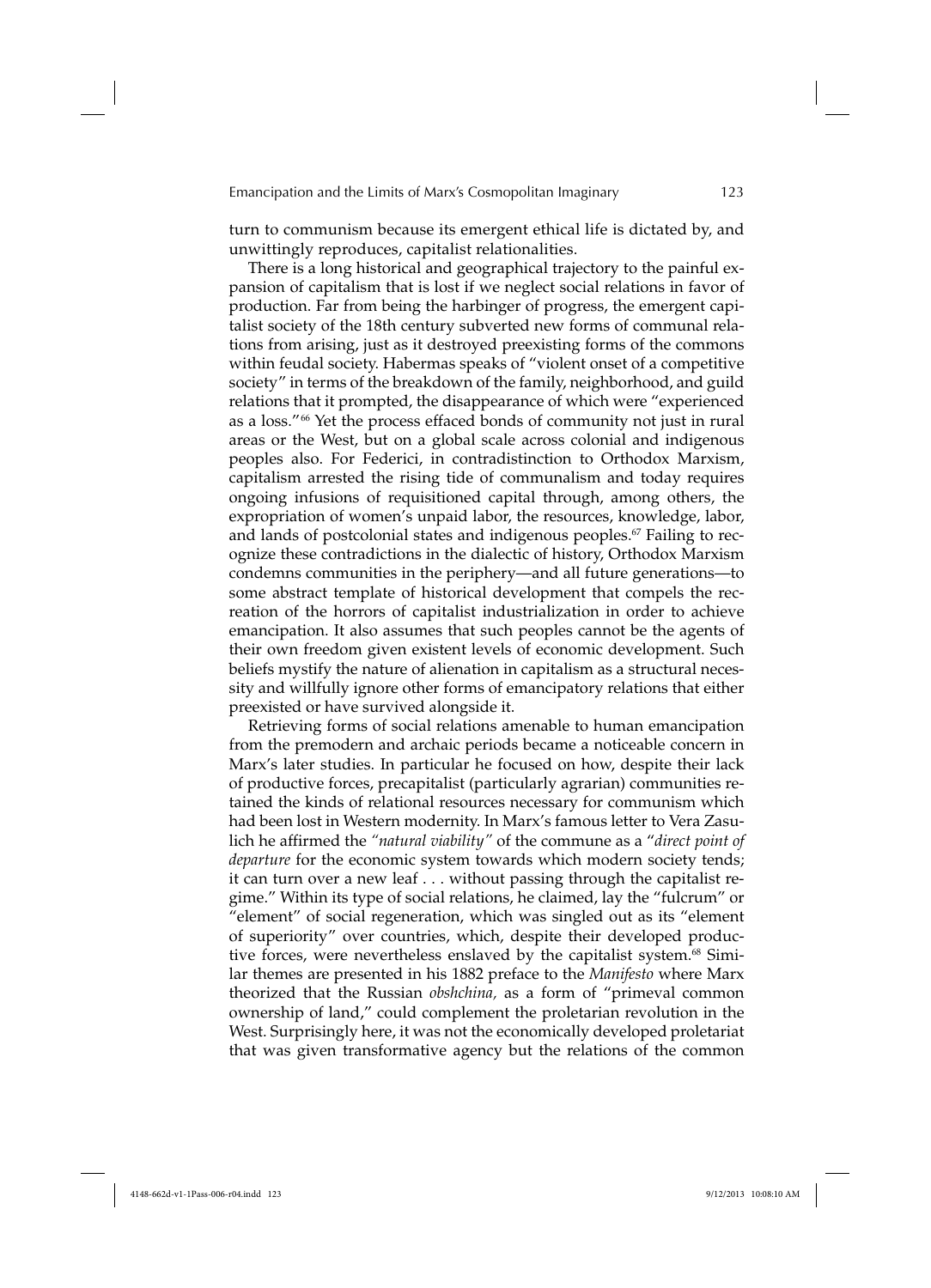ownership of land within the *obshchina* that could "serve" as the "starting point for a communist development."<sup>69</sup>

#### **The Contraction of Cosmopolitan Community through the State and Internationalism**

 So far we have seen how Marx's vision of emancipation and his critique of capitalism were far more relational than many of his Orthodox disciples took account. There were clear intersubjective dimensions to communist society and the way individual freedom was to unfold through the utilization of social power in genuine association. Conversely, it was the deformation of social relations that occurred under capitalism (dominated, as they were, by interests in profit and the extraction of value) that were the focus of his contempt. However, one question that has been consistently overlooked in critiques of Marx's work concerns the adequacy of internationalism as a form of global political community for bringing about the conditions of species-being and human emancipation for all. If, as we have seen from the *Grundrisse,* the production of social beings and the rich individual is conditional on the form of association in community<sup>70</sup> and if, as stated in *The German Ideology,* only in "a real community [can] individuals obtain their freedom in and through their association, $T<sup>71</sup>$  this question becomes critical to the actualization of human emancipation. As many have confirmed—Hobsbawm and Gilbert in particular—Marx's horizon was firmly international, established on the principles of a unity of the class struggle globally and the simple laws of morals and justice in international relations.<sup>72</sup> The point of institutional mediation between the individual and society was to be the nation-state; beyond it, solidarity was to be outwardly expressed through internationalism. Yet binding association to a national particularity threatens to reproduce the systemic limitations of both the nation-state and the international system upon the expression of human community. While much anarchist critique has been made of the problem of the state and the authoritarian use of political power that arises from Marx's political commitment to it, the question I wish to pursue here is why Marx deemed internationalism a sufficient global form of ethical community for communist association, as opposed to a wider cosmopolitan ethic implied already in the normative concept of human emancipation.

 Part of this question can be answered by understanding the role of the dictatorship of the proletariat in the process of emancipation, a stage that—returning to themes in *The Holy Family* and *The Jewish Question* equated to the political emancipation of the working class, and the control of the state apparatus in, and by, its own interest. In the *Manifesto,* this phase is said to be marked by the establishment of democracy and the centralization of the instruments of production in the state, elements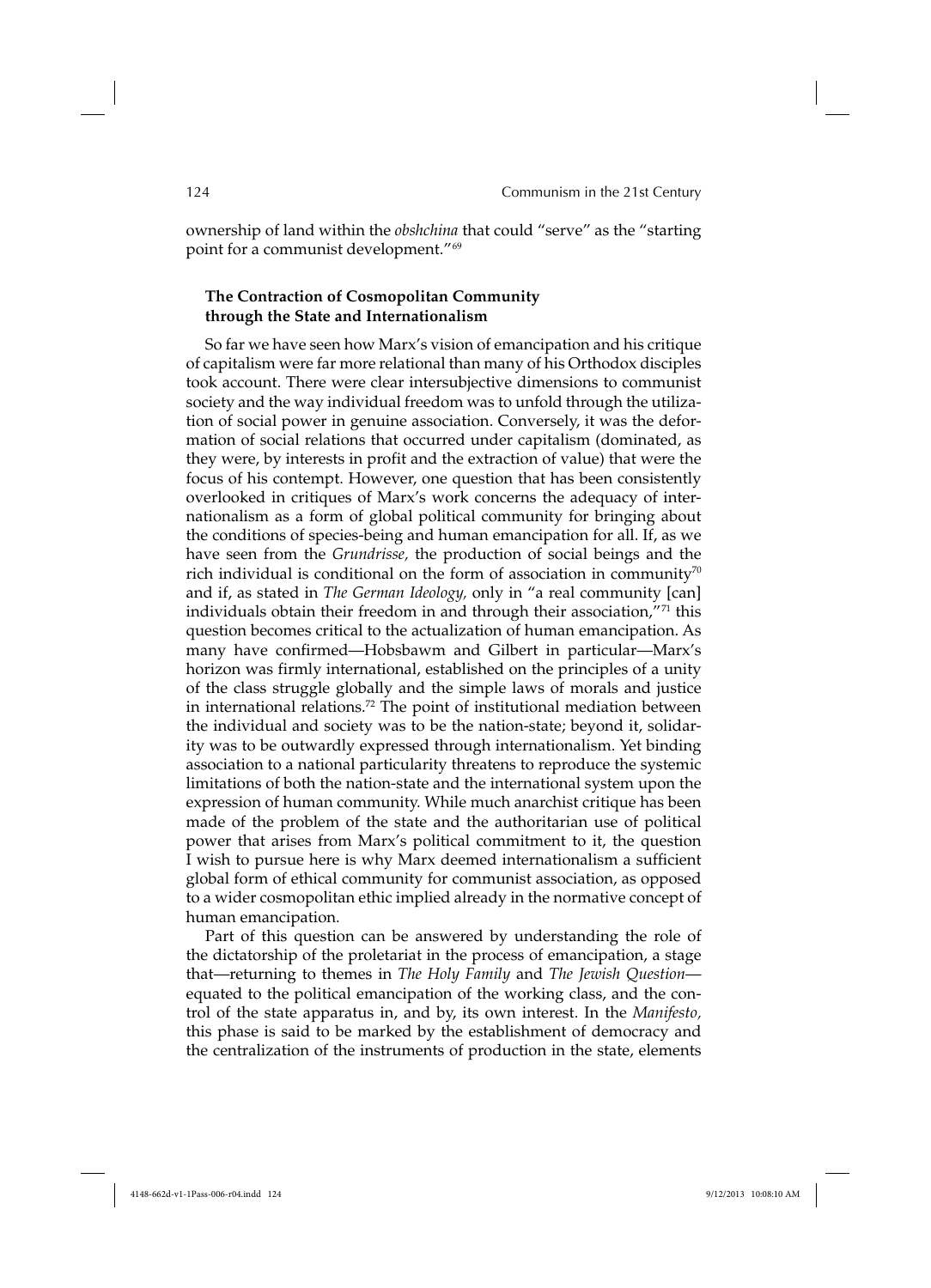confirmed in Marx's *Address to the Communist League Manuscripts* , *Gotha Programme,* and the *Grundrisse.*73 On the one hand, Marx describes this notion of communal control as a form of social power that possessed the ability to transcend centralization and in its place develop an association. On the other, this stage embodied a strong centralization of state power in its own terms, with two key differences from the exiting bourgeois state being that it was to be an active rather than parliamentary body and that all delegates were to be immediately revocable. These dimensions were believed to restore the legitimate functions of the state to "responsible agents of society " and, in the place of the state, create "free and associated labor" and "co-operative production."<sup>74</sup> What prevents this phase from being emancipatory is that its "despotic inroads" against the right of property involve an instrumental use of state power in which the proletariat is ascendant. With the move to material abundance and social relations in which private property had not only been abrogated but forgotten,<sup>75</sup> Marx believed these coercive functions or "political character" of the state would no longer be necessary—the only tasks left being administrative, public functions that would be placed in the hands of the vast association.<sup>76</sup>

 Marx's commitment to the state was premised on raising it to the international level of interdependence and cooperation. As his comments on the cosmopolitan nature of the Paris Commune illustrate, Marx clearly expected the dictatorship of the proletariat to be worldwide phenomena, leading to what he elsewhere referred to as "united co-operative societies." 77 With the abolition of private property, the basis of the divisions in capitalist society and in the society of states would cease to exist. Yet while there would no longer be a division between states, nations, and natural diversity of the species, this did not mean the creation of a world state or a Kantian federation of states. There was to be no world parliament or army, and as Ollman has observed, aside from the global coordination of production, no world executive.<sup>78</sup> Rather, communism sought to liberate from national/local barriers the connections between the "material and intellectual production of the whole world" so that all people were "in a position to acquire the capacity to enjoy this all-sided production of the whole earth (the creations of man)." Through communism, the "world-historical co-operation of individuals" would achieve "the control and conscious mastery of these powers."<sup>79</sup> Marx placed much emphasis—and hope—in this ever-expanding international union of workers and the reduction of national antagonisms that would go along with it. $80$ 

 The problem inheres not just with the capture of state power that threatens the subversion of emancipation under a new ruling-class but equally the reliance on internationalism that is supposed to override the radical particularism of the state to make emancipation fully human. This tension was played out in the First International. Its proclamations implored workers of the world to unite, for all citizens to be "declared free and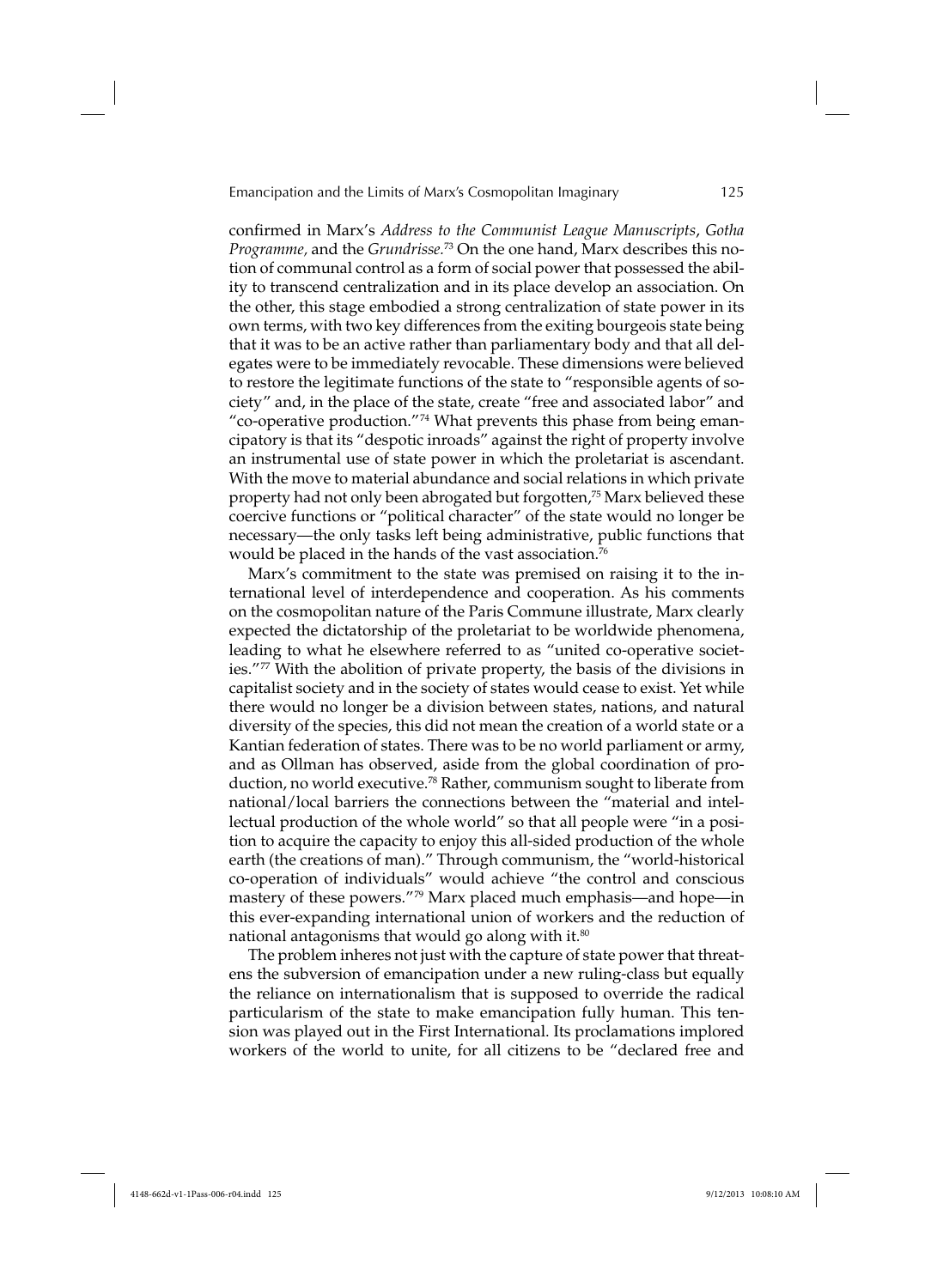equal, without reserve," and that "The poor have no country."<sup>81</sup> Membership and fraternity were open to all because "the emancipation of labor," it claimed, was "neither a local nor a national, but a social problem, embracing all countries in which modern society exists."<sup>82</sup> Yet at the same time, it remained committed to nationalism affirming in 1872 that true internationalism "must necessarily be based upon a distinctly national organization" and that the first duty of each member organization was "to establish their own national independence." Only in this way, it was believed, could the workers of the world "act together in harmony for their common emancipation." 83

 There is a clear tension then between Marx's formal commitments to internationalism and a far more expansive cosmopolitan ethic operating within his notion of human emancipation. The problem has since been how to reconcile the national form of struggle with the totality implied in Marx's vision of human emancipation. The First International's rather limited goal of promoting fraternal bonds by acting as a medium of communication between member organizations meant that this contradiction did not arise sharply. As stated by Marx, the International "gives the greatest play to local energy and independence. In fact, the International is not properly a government for the working class at all. It is a bond of union rather than a controlling force."<sup>84</sup> Of course, Marx implied a far stronger form of international solidarity than what we today understand by the term. Indeed, his views on the emancipatory character of nationalism reflected the populist movements of the time that juxtaposed the old Europe of the Holy Alliance and its aristocratic privilege to the new Europe born of national liberation. Even though he would deride the nationalism of Mazzini and others as "nothing better than the old idea of a middle-class republic,"<sup>85</sup> and long before the nationalistic violence of the 20th century and the increasingly xenophobic nationalism of today, Marx could still consider socialistic internationalism consistent with, and as part of, the emancipation of subordinate classes. Similarly, Marx's belief that the "simple laws or morals and justice" could prevail in international relations<sup>86</sup> reflected, in part, the relative stability of Europe between the Vienna Congress (1815) and World War I (1914). Nevertheless, his reliance on the nation-state and internationalism appears one of the most confused, if not contradictory, aspects of his entire political program: For if, as he so famously claimed in the *Manifesto,* the executive of the modern state is "nothing but a committee for the bourgeoisie," then why did he permit the national ethos that it deploys to cloak itself in legitimacy, to form the boundary of future communist association?

 The result is a political trap from which human emancipation cannot be extricated. On the one hand, subordinating human emancipation to national concerns made it prisoner to schemes of the national interest that are given a priori significance. Socialism is made to serve national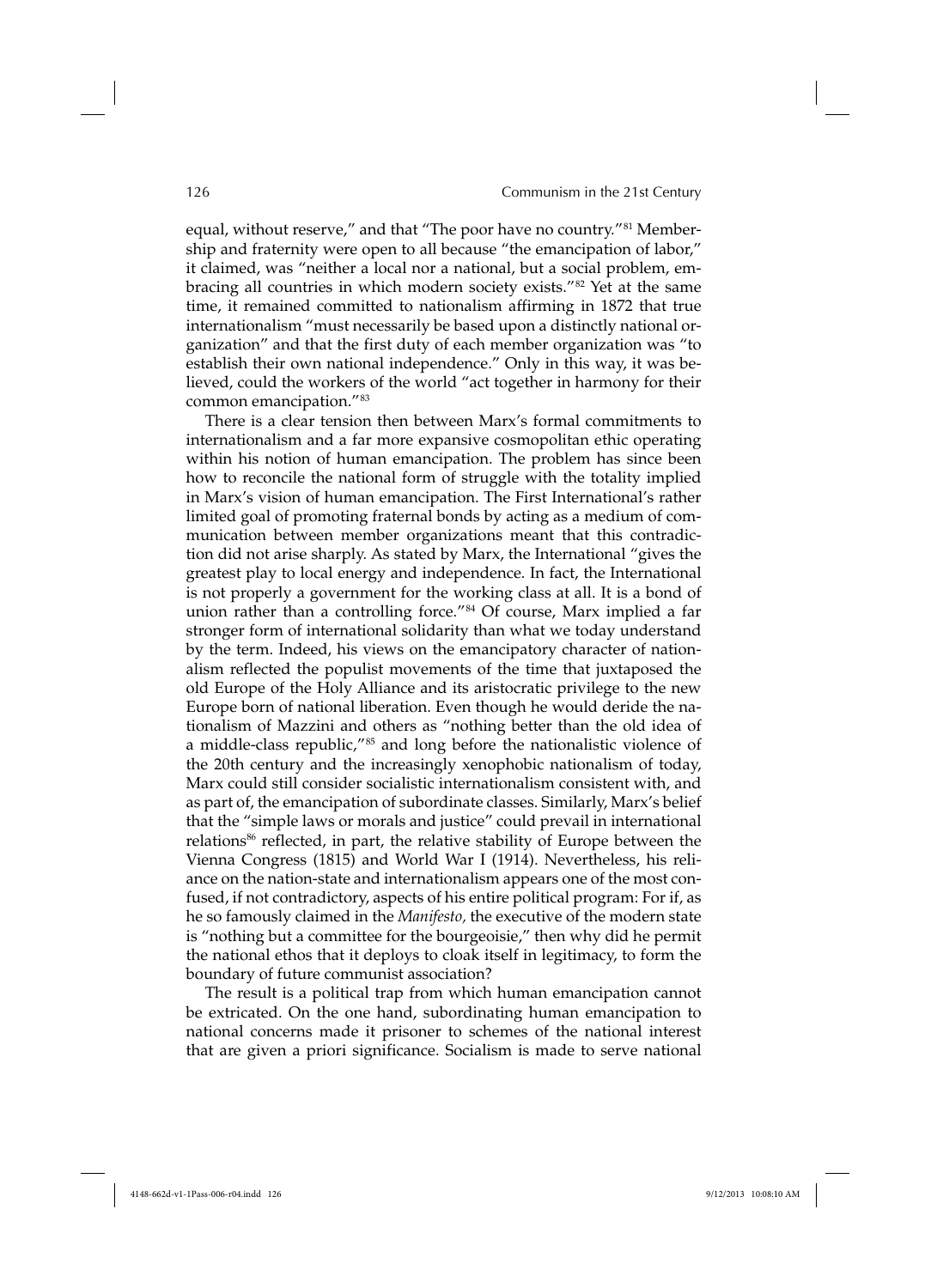ends, rather than the converse. We see this dynamic being played out in many subsequent Marxist revolutions: Cuba's radical nationalism under Castro that was more Martí than Marx; China's political program that firmly wedded socialism to Chinese characteristics; or the Soviet Union under Stalin that came increasingly to rely on allusions to Great Patriotism that ended with the dismemberment of any semblance to the spirit of internationalism and a foreign policy that mirrored capitalist America.<sup>87</sup> On the other hand, Marx's commitment to methodological nationalism also limited how international solidarity could be institutionally expressed. Internationalism is logically dependent on some conception of nationalism, so that its referent is always the nation-state. The limits of internationalism are the limits of the national ideology that underpins it, that is, the belief that struggles at the national level are sufficient to achieve political objectives, even those to be externalized beyond the state. Marx's prioritization of the national level of struggle was masked by rhetorical commitments to internationalism that hid this contradiction under the universal principles of solidarity, egalitarianism, and equality. Yet these same principles all gestured far beyond, and indeed required far more, than what even a socialist nation-state could offer. The International, committed to nationalism in its very name, was rendered largely impotent in such struggles because solidarity could arise only through national organs and be communicated outwardly. Yet individuals and groups—even the radical working class—confined to the state apparatus, do not dispose of any instrument of political action beyond the national boundary. Beyond legislative influence on foreign policy or executive power that remains firmly in control of the state, they were forced to rely on mere communicative iterations of solidarity.

 This form of internationalism then made the mistake of viewing international politics in terms of the "pre-eminence of domestic policy,"<sup>88</sup> with the goal of merely leveling up liberated domestic conditions to the international sphere. Such a view does not attribute any autonomy to the international political system but assumes liberation as a necessary consequence of the transformation of the internal structures of states—the internal transformation of which is then given precedence over all international forms of emancipation. Yet because nationalism gives priority to the independence of the state, principles of international solidarity must be sacrificed in the service of this end. Herein lies the "irremediable contradiction" between the aspiration of the equality of nations in the doctrine of internationalism and their actual political division. Not until the tragedy of World War I would this contradiction come to a head in the Second International. But the roots of this split in the working class lay in the reliance on forms of international, rather than cosmopolitan, solidarity that informed the flawed voluntarist presuppositions of the International. When the working class of Western Europe began to enter progressively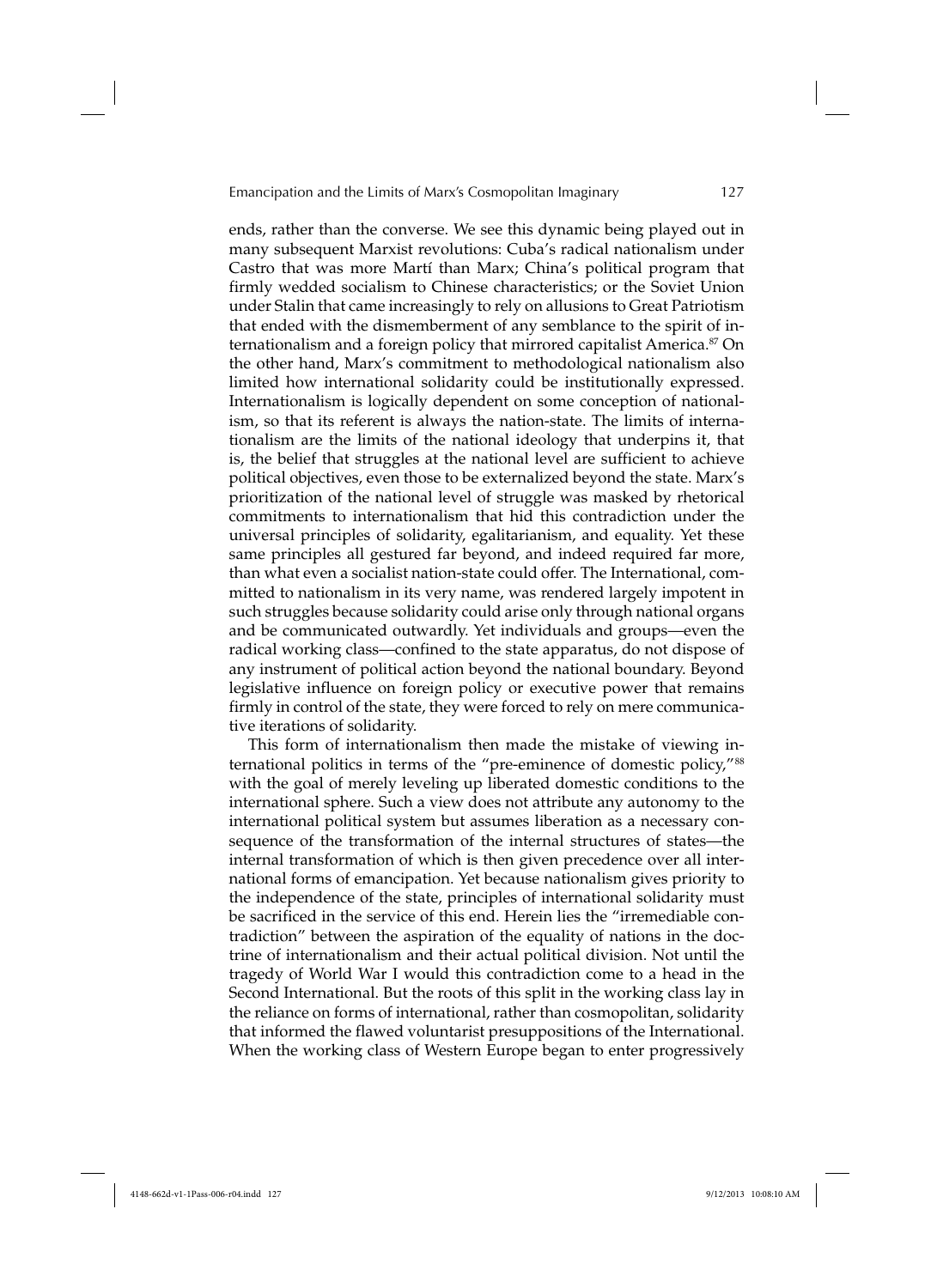into national political life through democratization and socialization between 1870 and 1914, international solidarity was undone; for these political changes gave the worker a material interest in the power of the nation—and more problematically—an interest in asserting these national particularities over workers in other countries.<sup>89</sup> As correctly observed by Levi, the "impotence of the Internationals in the face of war was not simply a casual episode, but the expression of a structural tendency."<sup>90</sup> Workers of the world could not unite because the form of solidarity they could express was bounded by a limited, juridical form of community that overrode universal, collective action.

 So while Marx clearly aspired to move beyond parochial, local attachments of ethical life toward the universality of human emancipation, at the same time he fortified the national institutionalization of particularism that was supposed to wither away. In so doing, he rejected a form of social relations that could retrieve human emancipation from its contraction between the state and capital: cosmopolitanism. Marx viewed cosmopolitanism in one of two ways: something in the service of bourgeois free trade ("cosmopolitan exploitation"); or, as abstract principles of "justice or humanitarian sentiment.<sup>"91</sup> Whereas "national emancipation" was something concrete and practical, cosmopolitan appeals to "universal brotherhood" were disregarded as vain idealism, or worse, a mask for bourgeois interests.<sup>92</sup> In making this assessment, Marx made a crude reduction of this concept, foregoing analysis for ideology, and thus mistaking the expression of cosmopolitan social relations deformed under capitalism as the limits of human community. That is, he made the surprising mistake of ignoring completely an important sociological dimension to human life that he himself and helped expose in his economic analysis of global capitalism. For cosmopolitanism embodies those social relations that exist in the global sphere across and above state borders, the power of which Marx attested to in *Capital.* Here, Marx had traced the expansion of capitalism across the globe, how it created new forms of intercourse across nations, adding relational dimensions hitherto unknown to older forms of society. In this context, he suggested that because of the expansion of global capitalist relations, emancipatory struggle could no longer be confined to national walls.<sup>93</sup> Viewed in this light, cosmopolitanism is not abstract but refers to the material relations of humankind across the globe; it appears sentimental or vague only when one does not understand the complexity of these material relations.

 Yet it is exactly these types of social relations that Marx ignores in deference to national forms of intercourse, neglecting the political importance of the social conditions of human emancipation beyond the state. Focusing on the national dimensions of struggle without integrating them into an analysis of the "rich totality of many determinations and relations" was undialectical and led to a range of omissions in his political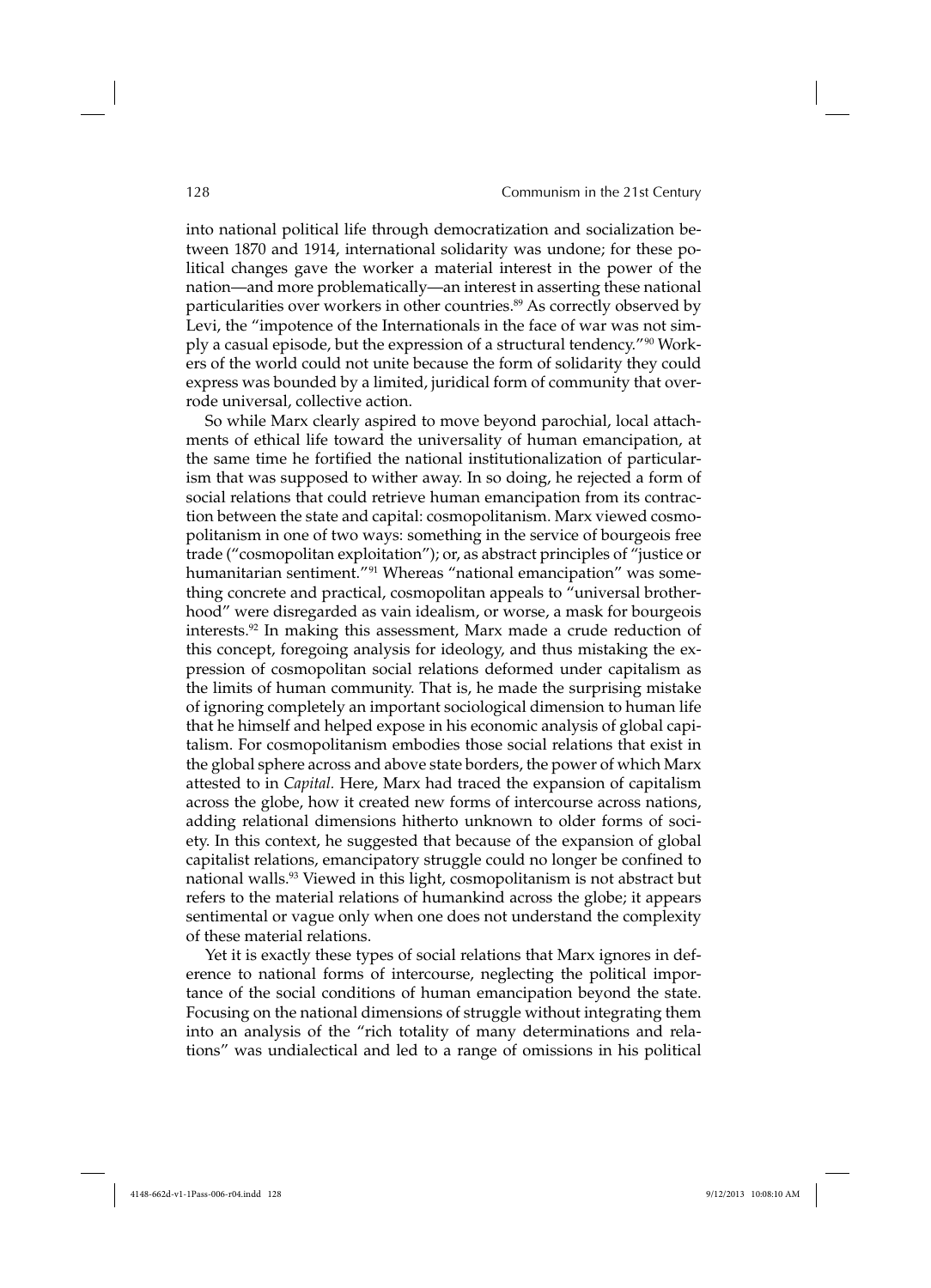program—omissions that Marx was elsewhere wary of.<sup>94</sup> He wrote in *Gotha Programme* that the "framework of the present-day national state" exists within the economic "framework" of the world market, so that while the proletariat's "own country is the immediate arena of its [class] struggle" this struggle is national not in content but in form.<sup>95</sup> Yet he reversed this in his political program of the International, making the form of national struggles the content of internationalist solidarity. In this way, the long-term goal of human emancipation was bound to a bypassed form of solidarity no longer effective and soon irrelevant to the nature of human emancipatory struggle that had changed along with the changing nature of the state and capital. Even at the time of Marx's writing, the solidarity shown by the working class surpassed that of internationalism. For example, the act of workers in Manchester who organized in opposition to Lord Palmerston's attempts to intervene for the Confederacy in the American Civil War took the form of cosmopolitan solidarity not an internationalist one: British workers blocked the intentions of their own state not in support of American nationalism or the interests of the North, nor to either promote or hinder the state based protections of the British bourgeoisie, but to end slavery and promote the interests of universal labor.<sup>96</sup>

 Consequently, Marx's endorsement of internationalism, rather than cosmopolitanism, can be seen as an incorrect practical application of his political ethics. For the normative model of internationalism exists in the contradiction between the real-politik that necessarily inheres between competing states and the cosmopolitan ethos it projects. As Burke has recently shown, by putting the statist ontology of internationalism into question, we can see that even socialist internationalism that professes incredibly strong cosmopolitan norms remains ethically insufficient because of its acceptance of the notion that human existence is determined by the nation-state.<sup>97</sup> For human emancipation, the realization of the values of solidarity, egalitarianism, and equality can only ever be partially and imperfectly expressed within the state; national liberation can only ever be a stage in an ongoing process of emancipation. This problem requires nothing less than the sublation of the state: a movement that overcomes the contradiction between its particularity and its bounded form and actualizes those principles of solidarity, egalitarianism, and equality it presupposes as universal. There can be no boundaries between members in the ethical system of human emancipation.

#### **CONCLUSION**

 In this chapter, we have seen that Marx's vision of communism was premised on attaining a universal ethical community of human emancipation in which the unique species-being of each individual could flourish. This vision required at least two conditions: (1) economic conditions in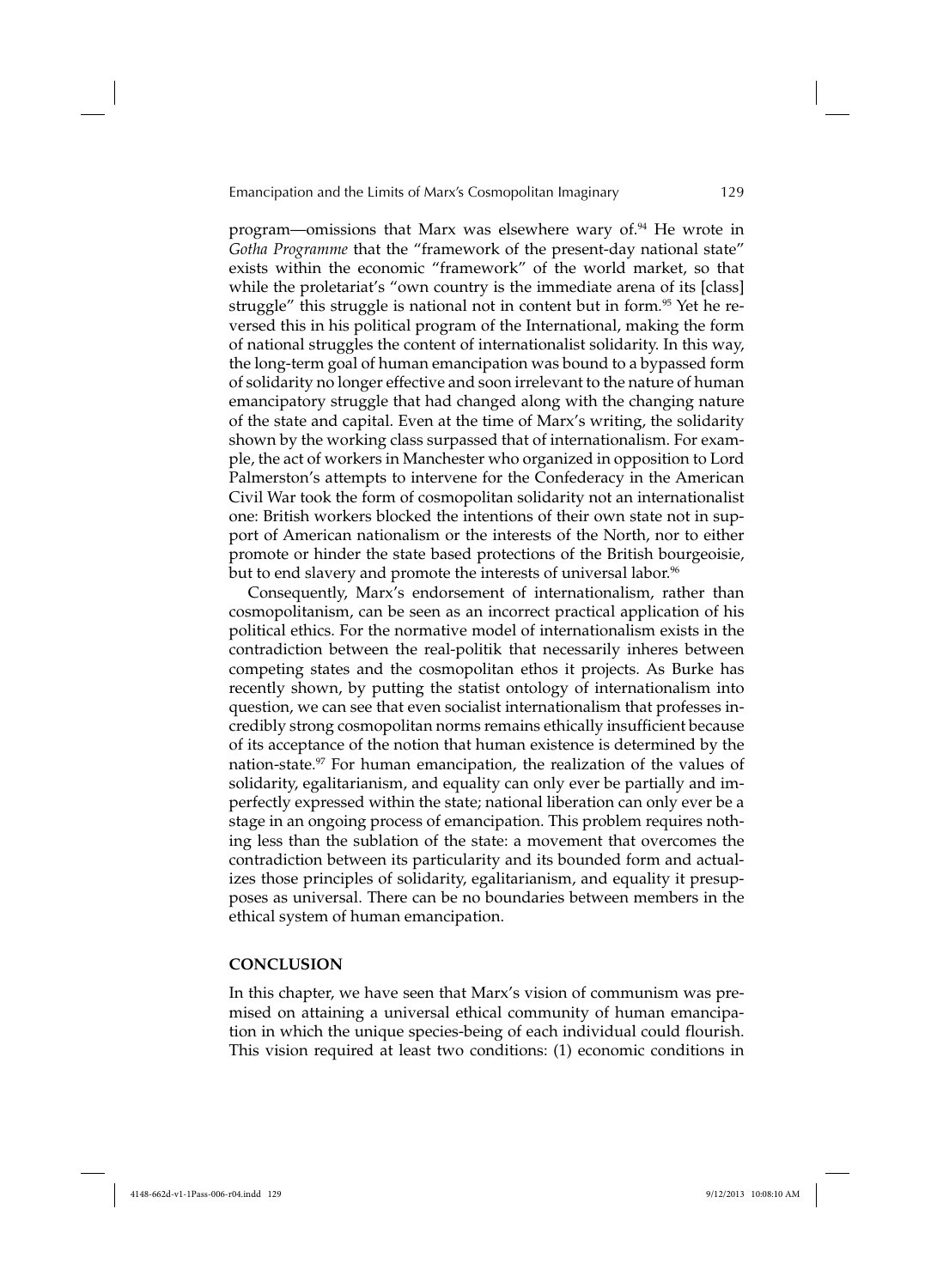which "self-activity" corresponded with the "development of individuals into complete individuals" and (2) social relations that brought forth the "human essence" of "social power" through the " *universal* intercourse." 98 Much has been made of the first condition regarding how communism sought to overcome all forms of alienation and replace them with social conditions that confirmed the "actual individual communal being," the rich individual that is "total" and "all-sided."<sup>99</sup> Much less weight has been given to the requirements of the second condition and the type of social relations within full, human emancipation presupposed in Marx's notion of association. This chapter revealed a number of limitations that Marx placed on human community, firstly by an emphasis on production within Marxist thought and secondly, by a reliance on the state and internationalism.

 Just as capitalist relations were exposed by Marx as fetters on relations of production, so too are statism and internationalism fetters on the type of social relations that can be expressed across all humanity. By holding to this form, Marx unwittingly reproduced the same limitations he had criticized in the doctrines of political emancipation because communism bounded by the state and internationalism would still involve a separation of social power from humankind "in the shape of *political* power." 100 The aims of internationalism are then insufficient for the movement to the worldwide association of human emancipation. The weight given to internationalism over cosmopolitanism clouded the intersubjective social relations necessary to sustain human emancipation in a truly global communist association. Internationalism restricts expressions of global solidarity, by prioritizing national forms of solidarity in which internationalism can only ever be a secondary ethic. What must be reclaimed in cosmopolitanism is the essence of the truly global nature of human social relations, of world community, of humanity, of genuine association.

 It is said that in the years prior to Marx and the slogan "Workers of the world, Unite," the Communist League had inscribed upon its banners "We Are All Brothers and Sisters." The project of human emancipation is better represented, and would be better served, by this cosmopolitan foundation. For the spectre that haunts must be one far beyond Europe, any national particularity, or international solidarity, it must be a new cosmopolitanism, an emancipatory one.

#### **NOTES**

1. This is sometimes translated as "All emancipation is a reduction of the human world and relationships to man himself." See Karl Marx, "On the Jewish Question," in *Marx-Engels Collected Works,* vol. 3, trans. Richard Dixon et al. (Moscow: Progress Publishers, 1975), 168.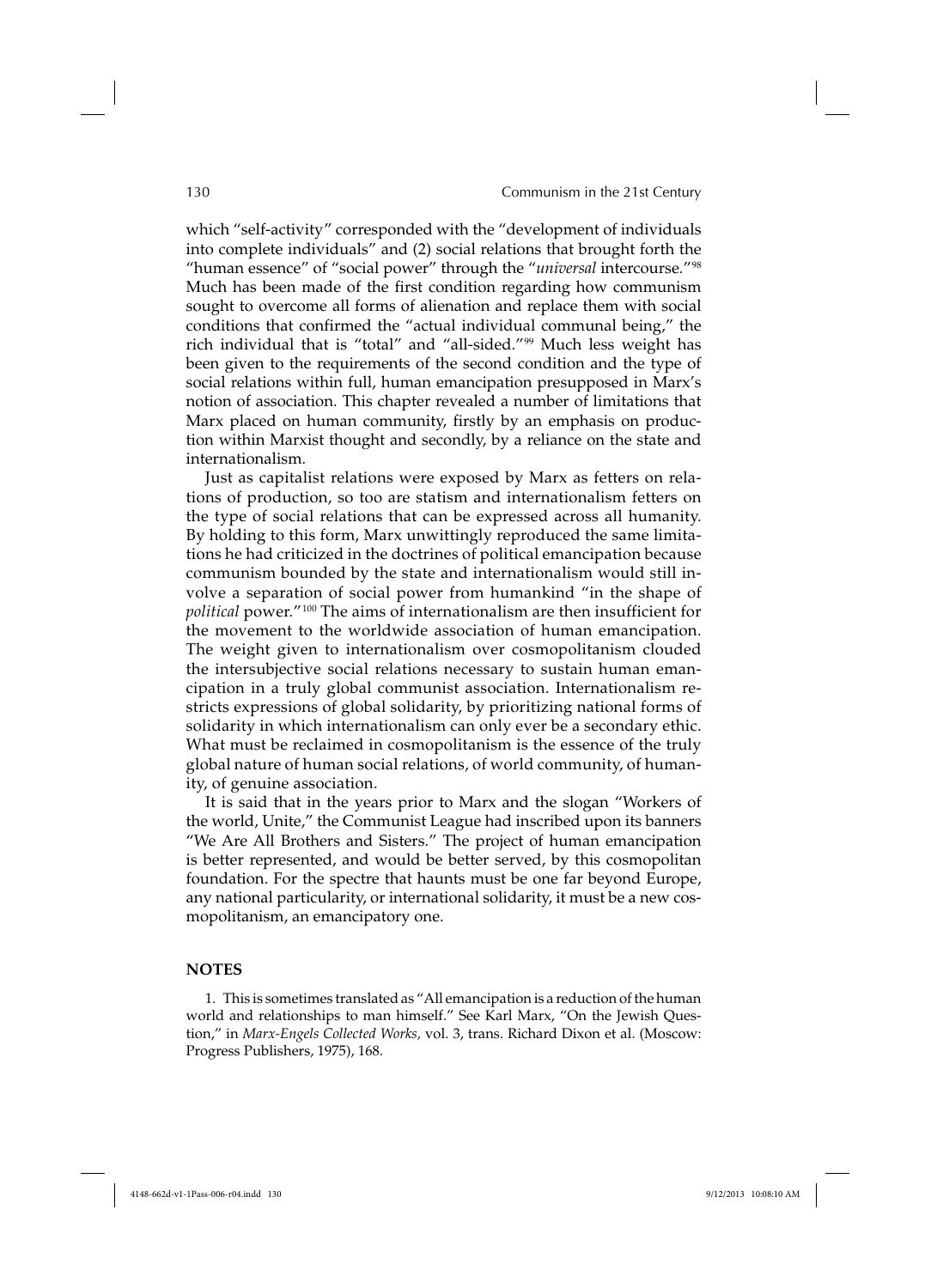2 . See Karl Marx, "The Difference between the Democritean and Epicurean Philosophy of Nature," *Marx-Engels Collected Works,* vol. 1, trans. Richard Dixon et al. (Moscow: Progress Publishers, 1975), 25ff; Karl Marx, "Preface to A Contribution to the Critique of Political Economy," in *Karl Marx and Frederick Engels Selected Works in Two Volumes,* vol. 1 (Moscow: Foreign Languages Publishing House, Moscow 1950), 327.

 3 . Karl Marx and Frederick Engels, "The German Ideology," in *Marx-Engels Collected Works,* vol. 5, trans. Richard Dixon et al. (Moscow: Progress Publishers, 1975), 84–85.

 4 . Karl Marx, "Economic and Philosophic Manuscripts," in *Marx-Engels Collected Works,* vol. 3, trans. Richard Dixon et al. (Moscow: Progress Publishers, 1975), 304, 306.

5 . Ibid., 275.

 6 . This difference in inflection and use of language toward emancipation is best seen in the dichotomy between the *Manifesto* and the *Grundrisse.* See Karl Marx and Frederick Engels, *The Communist Manifesto: A Modern Edition* (London: Verso, 1997), 77; and Karl Marx cited in David McLellan, ed., *Marx's Grundrisse* (St Albans: Paladin, 1973), 139.

7. See J.J. Clarke, "'The End of History': A Reappraisal of Marx's Views on Alienation and Human Emancipation," *Canadian Journal of Political Science* 4, no. 3 (1971): 367.

 8 . This is in distinct opposition to the Althusserians who posit an epistemological break between the Marx of the 1840s and the author of *Capital.* See Louis Althusser and Étienne Balibar, *Reading Capital* (New York: Pantheon, 1970), 25–28.

 9 . See Marx, "Economic and Philosophic Manuscripts," 300ff; Karl Marx, "The Emancipation Question," in *Marx-Engels Collected Works,* vol. 16, trans. Richard Dixon et al. (Moscow: Progress Publishers, 1975), 139–147.

10 . See Marx, "On the Jewish Question," 149, 151, 168.

11. This idea of emancipation is also visible in some of Marx's other early works where he relates the "true state" (an ideal Hegelian community) to a "free humanity." Karl Marx, "The Supplement to Nos. 335 and 336 of The Augsburg Allgemeine Zeitung on the Commissions of the Estates in Prussia," in *Marx-Engels Collected Works,* vol. 1, trans. Richard Dixon et al. (Moscow: Progress Publishers, 1975), 292–306.

 12 . Marx, "Economic and Philosophic Manuscripts," particularly section on "Private Property and Communism,"293–305.

 13 . Karl Marx, "In Connection with the Article 'Failures of the Liberal Opposition in Hanover' Editorial Note," in *Marx-Engels Collected Works* , vol. 1, trans. Richard Dixon et al. (Moscow: Progress Publishers, 1975), 265.

 14 . Karl Marx, "Introduction to a Critique of Hegel's Philosophy of Law," in *Marx-Engels Collected Works,* vol. 3, trans. Richard Dixon et al. (Moscow: Progress Publishers, 1975), 175.

 15 . Marx, "On the Jewish Question," 152. Marx's earlier work on Press Freedom raises similar themes regarding abstract, indirect, and partial nature of political emancipation and formal freedoms. Karl Marx, "Debates on the Freedom of the Press," in *Marx-Engels Collected Works,* vol. 3, trans. Richard Dixon et al. (Moscow: Progress Publishers, 1975), 132–181.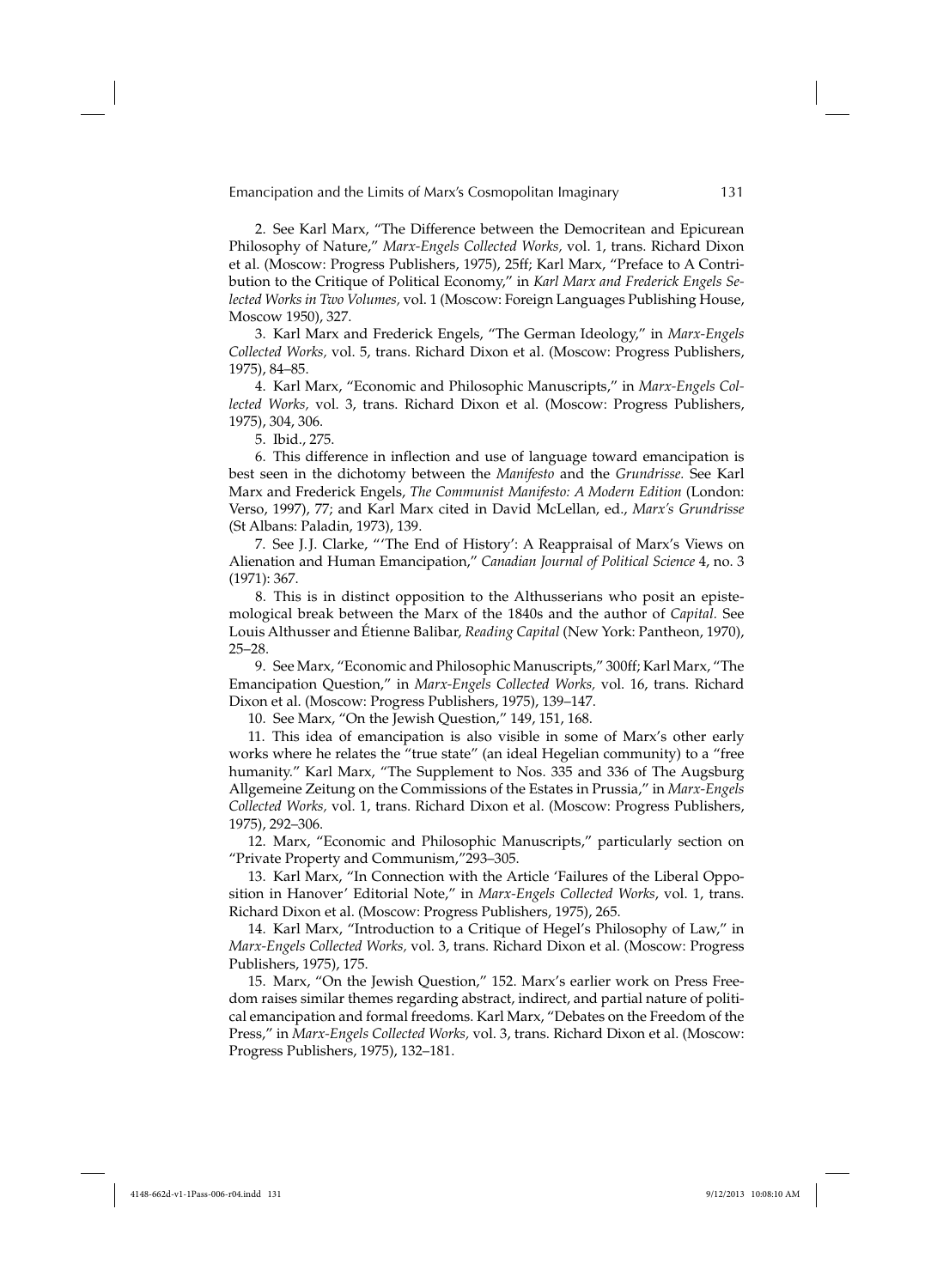16 . It should be noted that republicanism and universal suffrage were the first and second demands of the Communist league in 1848. Karl Marx, "Demands of the Communist Party in Germany," in *Marx-Engels Collected Works,* vol. 7, trans. Richard Dixon et al. (Moscow: Progress Publishers, 1977), 3–7.

 17 . Karl Marx, *Capital: A Critique of Political Economy,* vol. 1, ed. Frederick Engels and trans. Samuel Moore and Edward. Aveling(Moscow: Progress Publishers, 1958), 254, 874.

18 . Marx, "On the Jewish Question," 154.

 19 . The term is sometimes translated as "terrible illusion." See Karl Marx and Frederick Engels, "The Holy Family," in *Marx-Engels Collected Works,* vol. 4, trans. Richard Dixon et al. (Moscow: Progress Publishers, 1975), 122.

20 . Marx, "On the Jewish Question," 168.

 21 . Irving Fetscher, "Marx's Concretisation of the Concept of Freedom," in *Socialist Humanism: An International Symposium,* ed. Eric Fromm (New York: Doubleday & Company, 1965), 241.

22. Marx, "Introduction to a Critique of Hegel's Philosophy of Law," 175ff.

 23 . Marx had examined similar attempts to universalize the particular bourgeois ideals of liberty and freedom in his work on the *Rhenish Diet.* See Karl Marx, "The Leading Article in No. 179 of the Kölnische Zeitung: Religion, Free press, and Philosophy," in *Marx-Engels Collected Works,* vol. 1, trans. Richard Dixon et al.(Moscow: Progress Publishers, 1975), 184–202.

24. Marx and Frederick Engels, "The Holy Family," 124.

 25 . Karl Marx, "The Eighteenth Brumaire of Louis Bonaparte," in *Marx-Engels Collected Works,* vol. 11, trans. Richard Dixon et al., part 4 (Moscow: Progress Publishers, 1979).

26 . Marx, "Economic and Philosophic Manuscripts," 330.

 27 . See Karl Marx, "Contribution to the Critique of Hegel's Philosophy of Right," in *Marx-Engels Collected Works,* vol. 3, trans. Richard Dixon et al. (Moscow: Progress Publishers, 1975), 110–123.

28. Marx, "Contribution to the Critique of Hegel's Philosophy of Right," 64ff.

29. Marx, "On The Jewish Question," 156.

 30 . Ernst Bloch, "Man and Citizen According to Marx," in *Socialist Humanism: An International Symposium,* ed. Eric Fromm(New York: Doubleday & Company, 1965), 206.

31 . See Marx, "On the Jewish Question," 168.

32 . Marx, "Economic and Philosophic Manuscripts," 333.

 33 . David A. Duquette, "Marx's Idealist Critique of Hegel's Theory of Society and Politics," *The Review of Politics* 51, no. 2 (1989): 236.

 34 . Marx, *Capital,* vol. 1, 472. On the similarities between the social or universal individuals in the *Grundrisse* and the "all-round" individuals of the *Paris Manuscripts,* see David McLellan, *The Thought of Karl Marx,* 3rd ed. (London: Macmillan, 1995), 70–71.

 35 . Karl Marx, *Capital: A Critique of Political Economy,* vol. 3, ed. Frederick Engels and trans. Samuel Moore and Edward Aveling(London: Electric Book Company, 1998), 1098.

 36 . In a note, Marx comments: "In practice I can relate myself to a thing humanly only if the thing relates itself humanly to the human being." See Marx, "Economic and Philosophic Manuscripts," 303–306.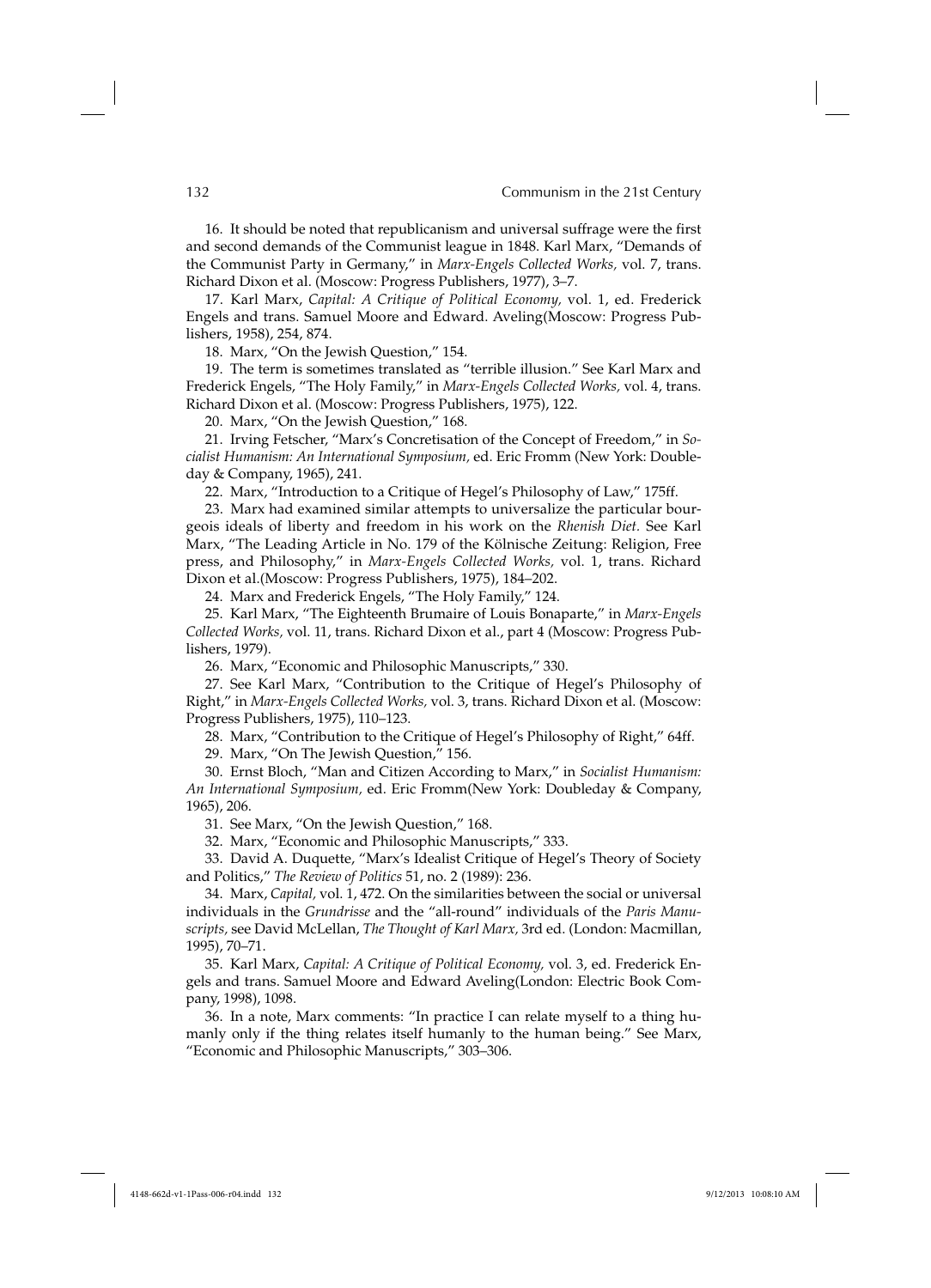37 . See Bertell Ollman, *Alienation: Marx's Conception of Man in Capitalist Society* (Cambridge: Cambridge University Press, 1971), 8.

 38 . Marx located the "human essence" in the social basis of humanity's consciousness. See Karl Marx, "Theses on Feuerbach," in *Marx-Engels Collected Works,* vol. 5, trans. Richard Dixon et al. (Moscow: Progress Publishers, 1975), 3–5.

39. Marx and Engels, "The German Ideology," 27, 48.

 40 . Marx, "Contributions to the Critique of Hegel's Philosophy of Right," xi–ix.

 41 . See L. D. Easton and K. H. Guddat, "Introduction," *Writings of the Young Marx on Philosophy and Society,* trans L. D. Easton and K. H. Guddat (New York: Doubleday Anchor, 1967), 10.

 42 . Bertell Ollman, "Marx's Vision of Communism a Reconstruction," *Critique* 8, no. 1 (1977), 4–41.

43 . Marx and Engels, "The German Ideology," 81–85.

 44 . Karl Marx, *Grundrisse: Foundations of the Critique of Political Economy* (New York: Vintage Books, 1973), 172.

45 . Marx and Engels, "The German Ideology," 50–53.

46 . Marx, "Economic and Philosophic Manuscripts," 296.

 47 . Marx writes in an idiom consistent with Hegel: "self-consciousness, is *at home* in *its other-being as such.* It is therefore—or if we here abstract from the Hegelian abstraction and put the self-consciousness of man instead of self-consciousness—it is *at home* in its *other being as such.* " See Marx, "Economic and Philosophic Manuscripts," 326ff.

48 . Marx and Engels, "The German Ideology," 35–38.

49 . Marx, "Economic and Philosophic Manuscripts," 296, 305.

 50 . Ludwig Feuerbach, *Principles of the Philosophy of the Future,* trans. M. H. Vogel (Indianapolis: Bobbs-Merrill, 1966), 91. My emphasis added.

51. Marx, "Theses on Feuerbach," 3-5.

 52 . See Jacob M. Held, "Marx via Feuerbach: Species-Being Revisited," *Idealistic Studies* 39, no. 1 (2009): 144.

53 . See Marx, *Grundrisse,* "Chapter 3: The Method of Political Economy."

54 . Marx and Engels, "The German Ideology," 48ff.

 55 . See Rudolf Hilferding, "The Materialist Conception of History," in *Modern Interpretations of Marx,* ed. T. Bottomore (Oxford: Basil Blackwell, 1981), 127.

 56 . Plekhanov is the exemplar of such approaches. See Georgi Plekhanov, *Fundamental Problems of Marxism* (New York: International Publishers, 2010).

57. See Marx and Engels, "The German Ideology," Part 2; Marx, Capital, vol. 3, 820; Karl Marx, *Critique of the Gotha Programme* (Peking: Foreign Languages Press, 1972), 21–28; Frederick Engels, *Principles of Communism,* (Peking: Foreign Languages Press, 1977).

 58 . Honneth's work is the exemplar here. See Axel Honneth, *The Struggle for Recognition* (Boston, MA: MIT Press, 1995).

59 . Marx, "Economic and Philosophic Manuscripts," 296, 293–306.

 60 . Erich Fromm, "Introduction," in *Socialist Humanism: An International Symposium,* ed. E. Fromm (New York: Doubleday & Company, 1965), ix.

61 . Marx, *Grundrisse,* 158.

62 . Marx, *Capital,* vol. 1, 714–715.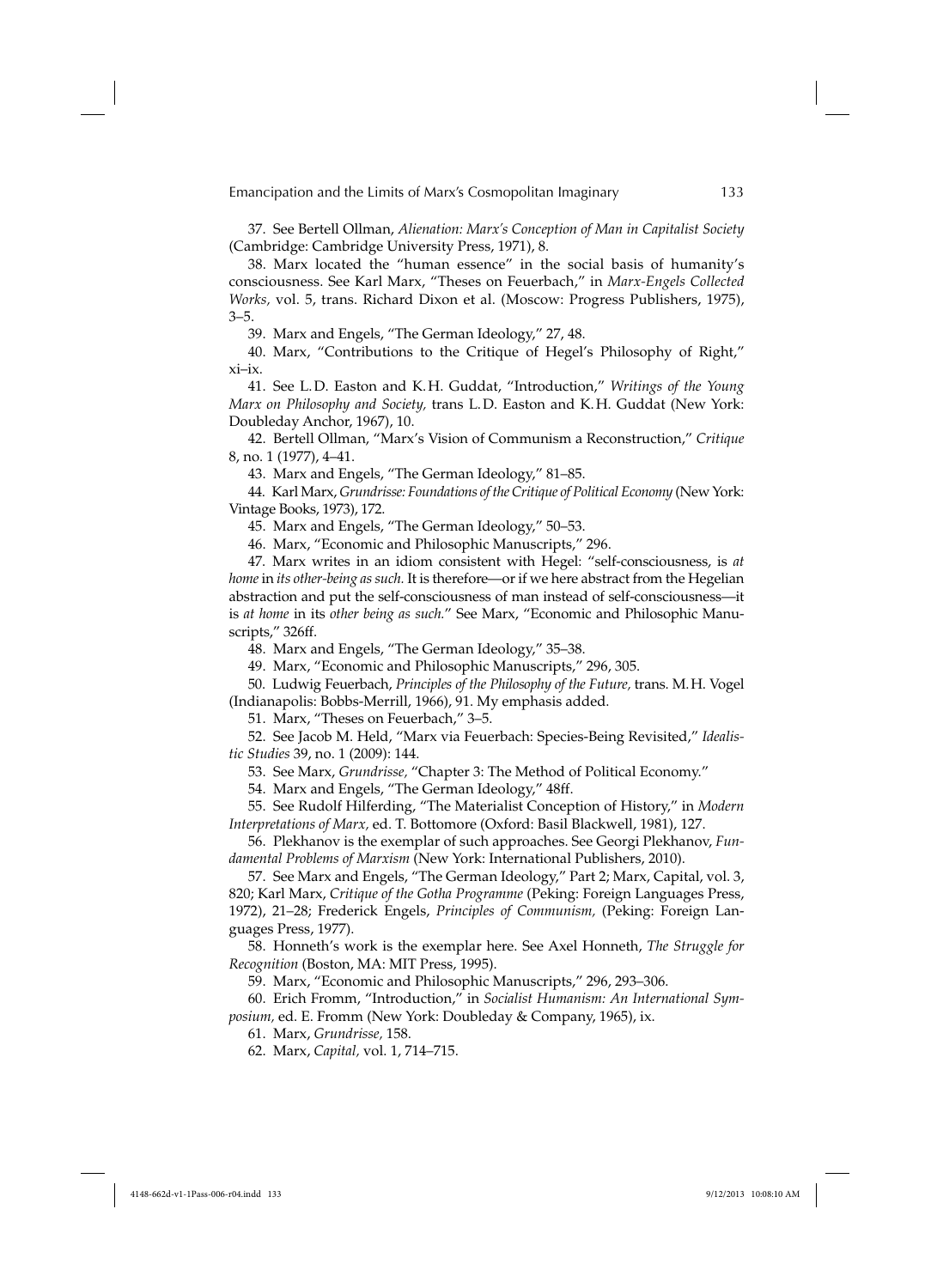63 . Karl Marx, "Peuchet: On Suicide," in *Marx-Engels Collected Works,* vol. 4 trans. Richard Dixon et al. (Moscow: Progress Publishers, 1975), 597. My emphasis added.

 64 . The words are expressions taken from Marx and Engels, *The Communist Manifesto,* ch. 1.

65 . Marx, *Critique of the Gotha Programme,* 15. My emphasis added.

 66 . Jürgen Habermas, "What Does Socialism Mean Today? The Rectifying Revolution and the Need for New Thinking on the Left," *New Left Review* I, no. 183 (1990): 15.

 67 . Silvia Federici, *Caliban and the Witch: Women, the Body and Primitive Accumulation* (New York: Autonomedia, 2004).

 68 . Karl Marx, "First Draft of Letter to Vera Zasulich," *Marx-Engels Collected Works,* vol. 24 trans. Richard Dixon et al. (Moscow: Progress Publishers, 1989), 346ff.

 69 . Karl Marx and Frederick Engels, "Preface to the Second Russian Edition of the *Manifesto of the Communist Party,* " in *Marx-Engels Collected Works,* vol. 24, trans. Richard Dixon et al. (Moscow: Progress Publishers, 1989), 425ff.

70 . Marx, *Grundrisse,* 172.

71. Marx and Frederick Engels, "The German Ideology," 81-83.

 72 . See Eric Hobsbawm, introduction to *The Communist Manifesto: A Modern Edition,* by Karl Marx and Frederick Engels (London: Verso, 1997), 25–27; Alan Gilbert, "Political Philosophy: Marx and Radical Democracy," in *The Cambridge Companion to Marx,* ed. Terrell Carver (Cambridge: Cambridge University Press, 1991), 168–195.

73 . On the 10 measures see Marx and Engels, *The Communist Manifesto,* 60–61.

 74 . Karl Marx, *The Civil War in France* (Moscow: Foreign Languages Publishing House, 1959), 89ff.

75 . See McLellan, ed., *Marx's Grundrisse,* 173.

- 76 . See Marx and Engels, *The Communist Manifesto,* 60–61.
- 77 . Marx, *The Civil War in France,* 96, 102–103.

78 . Ollman, "Marx's Vision of Communism a Reconstruction," 28–32.

79 . Marx, "The German Ideology," 47.

80 . Marx and Engels, *The Communist Manifesto,* 46, 58.

 81 . See, respectively: Karl Marx, "Inaugural Address of the Working Men's International Association," in *Marx-Engels Collected Works,* vol. 20, trans. Richard Dixon et al. (Moscow: Progress Publishers, 1985), 5–13; International Workingmen's Association, "To the People of the United States of America" and "To the Paris Students, To the Students and Young People of All Countries from the Workers of All Countries," in *Minutes of the General Council of the International Workingmen's Association, 1864–1886* (Moscow: Progress Publishers, 1964). Available at: http://www. marxists.org/archive/marx/iwma/documents/minutes/index.htm

82. International Workingmen's Association, "Rules and Administrative Regulations of the International Workingmen's Association," in *Marx-Engels Collected Works,* vol. 20, trans. Richard Dixon et al. (Moscow: Progress Publishers, 1985), 441.

 83 . Frederick Engels, "Relations between the Irish Sections and the British Federal Council," in *Marx-Engels Collected Works,* vol. 23 trans. Richard Dixon et al. (Moscow: Progress Publishers, 1988), 154–156.

84. Karl Marx (interview with R. Landor), "Interview with Karl Marx, head of L'Internationale," *New York World* , July 18, 1871, reprinted *Woodhull &*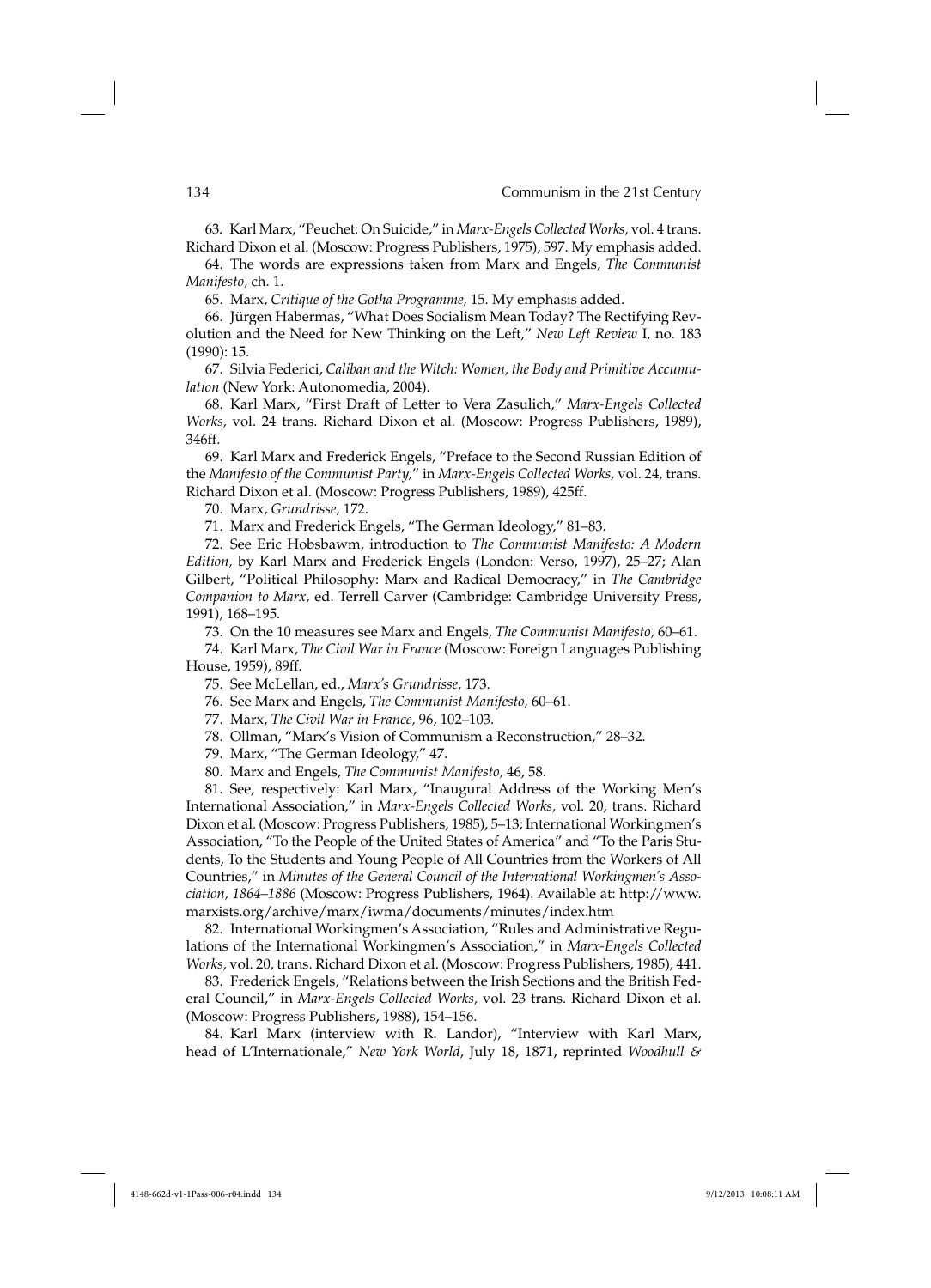*Claflin's Weekly,* August 12, 1871. Available at: http://www.hartford-hwp.com/ archives/26/020.html

85 . Ibid.

 86 . Marx, "Inaugural Address of the Working Men's International Association," 13.

 87 . On this last point see Kenneth Waltz, *Theory of International Politics* (New York: McGraw-Hill, 1979), 6, 51–52.

88 . Lucio Levi, "What Is Internationalism?" *The Federalist* 33, no. 3 (1991): 176.

 89 . Ibid., 188–189 citing E. B. Carr, *Nationalism and After* (London: MacMillan, 1968), 33–34.

90. Ibid., 185.

91. See Karl Marx, "Speech on the Question of Free Trade Delivered to the Democratic Association of Brussels at Its Public Meeting of January," in *Marx-Engels Collected Works,* vol. 6, trans. Richard Dixon et al. (Moscow: Progress Publishers, 1976), 450–465; Karl Marx, *On the First International* (New York: McGraw Hill, 1973), 174.

 92 . Marx's dismissal of international brotherhood of peoples was a specific attack on the bourgeois pacifist International League of Peace and Freedom that promoted unlimited competition rather than its commitment to humanity. See Marx, *Critique of the Gotha Programme,* 21 note 14 .

93 . See Marx, *Capital,* vol. 1, ch. 31.

94. Hilferding, *Modern Interpretations of Marx*.

95 . Marx, *Critique of Gotha Programme,* 20.

96. International Workingmen's Association, "To the People of the United States of America." See also John Bellamy Foster, "Marx and Internationalism," *Monthly Review* 52, no. 3 (2000): 11–22.

 97 . Anthony Burke, "The Good State, From a Cosmic Point of View," *International Politics* 50, no. 1 (2013): 57–76.

98 . Marx and Engels, *"The German Ideology,"* 46–48, 87–88.

99 . Marx, "Economic and Philosophic Manuscripts," 304, 306.

100. Marx, "On the Jewish Question," 168.

#### **REFERENCES**

 Althusser, Louis, and Étienne Balibar. *Reading Capital.* New York: Pantheon, 1970.

- Bloch, Ernst. "Man and Citizen According to Marx," In *Socialist Humanism: An International Symposium,* edited by Eric Fromm. New York: Doubleday & Company, 1965.
- Burke, Anthony. "The Good State, from a Cosmic Point of View." *International Politics* 50, no. 1 (2013): 57–76.

Carr, E. B. *Nationalism and After.* London: Macmillan, 1968.

- Clarke, J.J. "The End of History': A Reappraisal of Marx's Views on Alienation and Human Emancipation." *Canadian Journal of Political Science* 4, no. 3 (1971): 367–380.
- Duquette, David A. "Marx's Idealist Critique of Hegel's Theory of Society and Politics." *The Review of Politics* 51, no. 2 (1989): 218–240.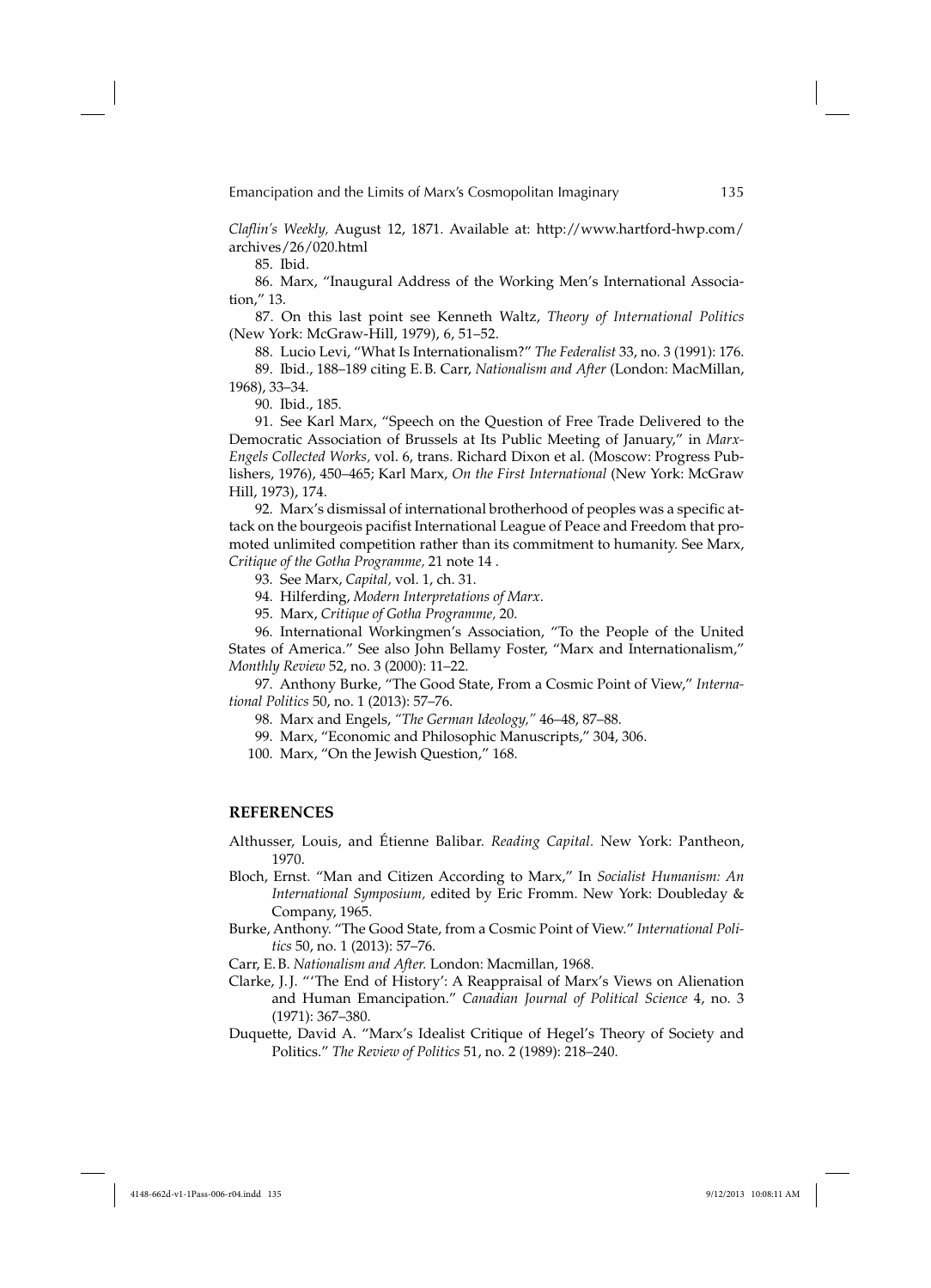Easton, L. D., and K. H. Guddat. "Introduction." In *Writings of the Young Marx on Philosophy and Society,* edited and translated by L. D. Easton and K. H. Guddat, 1–34. New York: Doubleday Anchor, 1967.

Engels, Frederick. *Principles of Communism.* Peking: Foreign Languages Press, 1977.

- Engels, Frederick. "Relations between the Irish Sections and the British Federal Council." In *Marx-Engels Collected Works,* vol. 23, translated by Richard Dixon et al., 154–157. Moscow: Progress Publishers, 1988.
- Federici, Silvia. *Caliban and the Witch: Women, the Body and Primitive Accumulation.* New York: Autonomedia, 2004.
- Fetscher, Irving. "Marx's Concretisation of the Concept of Freedom." In *Socialist Humanism: An International Symposium,* edited by Eric Fromm, 238–249. New York: Doubleday & Company, 1965.
- Feuerbach, Ludwig. *Principles of the Philosophy of the Future.* Translated by M. H. Vogel. Indianapolis: Bobbs-Merrill, 1966.
- Foster, John Bellamy. "Marx and Internationalism." *Monthly Review* 52, no. 3 (2000): 11–22.
- Fromm, Erich. "Introduction." In *Socialist Humanism: An International Symposium,* edited by Erich Fromm, vii–xii. New York: Doubleday & Company, 1965.
- Gilbert, Alan. "Political Philosophy: Marx and Radical Democracy." In *The Cambridge Companion to Marx,* edited by Terrell Carver, 168–195. Cambridge: Cambridge University Press, 1991.
- Habermas, Jürgen. "What Does Socialism Mean Today? The Rectifying Revolution and the Need for New Thinking on the Left." *New Left Review* I, no. 183 (1990): 3–21.
- Held, Jacob M. "Marx via Feuerbach: Species-Being Revisited." *Idealistic Studies* 39, no. 1 (2009): 137–148.
- Hilferding, Rudolf. "The Materialist Conception of History." In *Modern Interpretations of Marx,* edited by T. Bottomore, 125–127. Oxford: Basil Blackwell, 1981.
- Hobsbawm, Eric. Introduction to *The Communist Manifesto: A Modern Edition,* edited by Karl Marx and Frederick Engels. London: Verso, 1997.
- Honneth, Axel. *The Struggle for Recognition.* Boston, MA: MIT Press, 1995.
- International Workingmen's Association. *Minutes of the General Council of the International Workingmen's Association, 1864–1886.* Moscow: Progress Publishers, 1964. Available at: http://www.marxists.org/archive/marx/iwma/ documents/minutes/index.htm
- International Workingmen's Association. "Rules and Administrative Regulations of the International Workingmen's Association." In *Marx-Engels Collected Works,* vol. 20, translated by Richard Dixon et al., 441–446. Moscow: Progress Publishers, 1985.
- Levi, Lucio. "What Is Internationalism?" *The Federalist* 33, no. 3 (1991): 171–191.
- Marx Karl. (Interview with R. Landor.) "Interview with Karl Marx, head of L'Internationale." *New York World,* July 18, 1871, reprinted in *Woodhull & Claflin's Weekly,* August 12, 1871. Available at: http://www.hartford-hwp .com/archives/26/020.html
- Marx, Karl. "Preface to A Contribution to the Critique of Political Economy." In *Karl Marx and Frederick Engels Selected Works in Two Volumes,* vol. 1, 327–331. Moscow: Foreign Languages Publishing House, Moscow, 1950.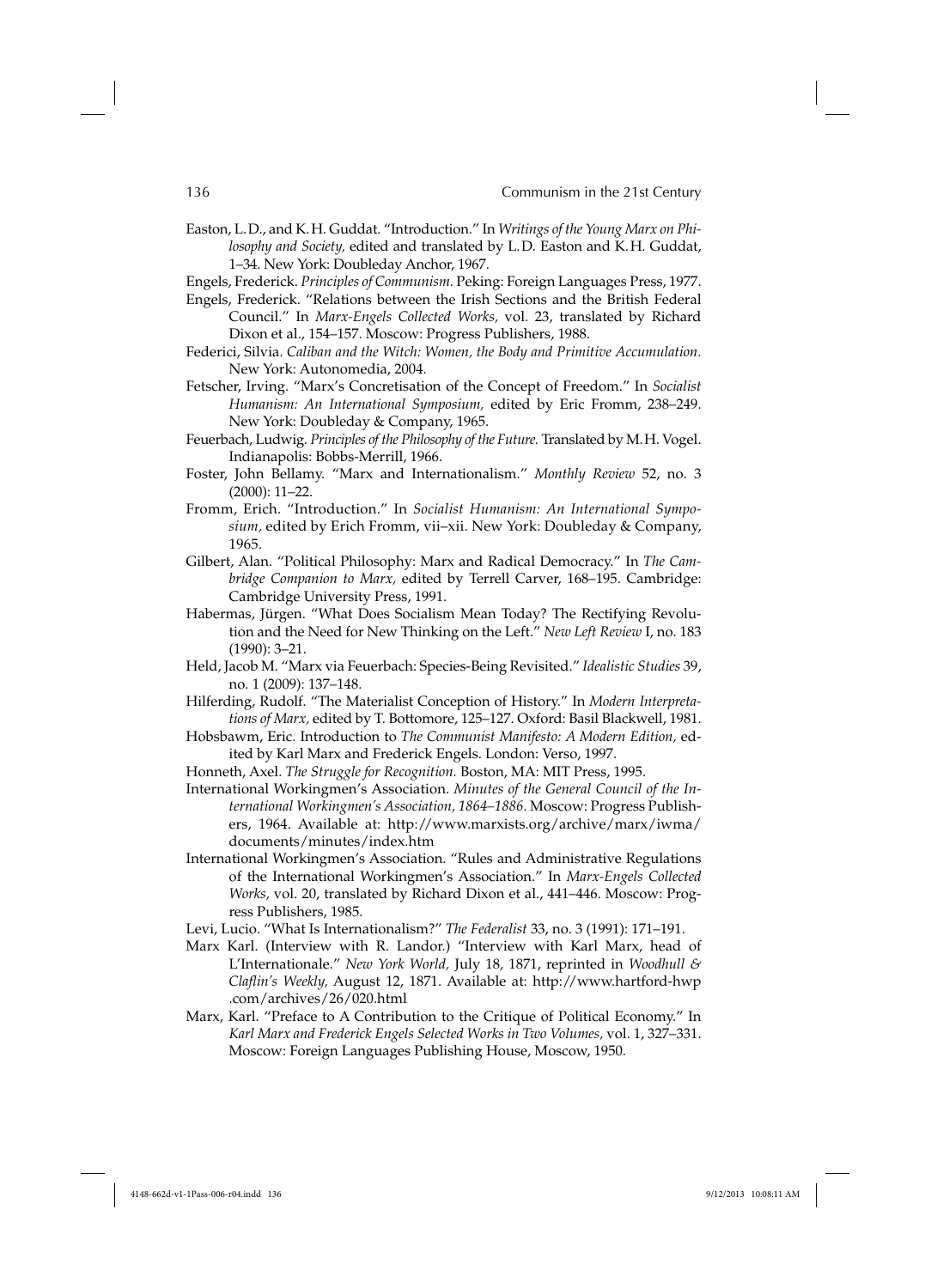- Marx, Karl. *Capital: A Critique of Political Economy,* vol. 1, edited by Frederick Engels and translated by Samuel Moore and Edward Aveling. Moscow: Progress Publishers, 1958.
- Marx, Karl. *The Civil War in France.* Moscow: Foreign Languages Publishing House, 1959.
- Marx, Karl. *Critique of the Gotha Programme.* Peking: Foreign Languages Press, 1972.
- Marx, Karl. *Grundrisse: Foundations of the Critique of Political Economy.* New York: Vintage Books, 1973a.
- Marx, Karl. *On the First International.* New York: McGraw Hill, 1973b.
- Marx, Karl. "Contribution to the Critique of Hegel's Philosophy of Right." In *Marx-Engels Collected Works,* vol. 3, translated by Richard Dixon et al., 3–129. Moscow: Progress Publishers, 1975a.
- Marx, Karl. "Debates on the Freedom of the Press." In *Marx-Engels Collected Works,* vol. 1, translated by Richard Dixon et al., 132–181. Moscow: Progress Publishers, 1975b.
- Marx, Karl. "Economic and Philosophic Manuscripts." In *Marx-Engels Collected Works,* vol. 3, translated by Richard Dixon et al., 229–348. Moscow: Progress Publishers, 1975c.
- Marx, Karl. "In Connection with the Article 'Failures of the Liberal Opposition in Hanover' Editorial Note." In *Marx-Engels Collected Works,* vol. 1, translated by Richard Dixon et al., 264–265. Moscow: Progress Publishers, 1975d.
- Marx, Karl. "On the Jewish Question." In *Marx-Engels Collected Works,* vol. 3, translated by Richard Dixon et al., 146–174. Moscow: Progress Publishers, 1975e.
- Marx, Karl. "Peuchet: On Suicide." In *Marx-Engels Collected Works,* vol. 4, translated by Richard Dixon et al., 597–612. Moscow: Progress Publishers, 1975f.
- Marx, Karl. "The Difference between the Democritean and Epicurean Philosophy of Nature." In *Marx-Engels Collected Works,* vol. 1, translated by Richard Dixon et al., 25–108. Moscow: Progress Publishers, 1975g.
- Marx, Karl. "The Emancipation Question." In *Marx-Engels Collected Works,* vol. 16, translated by Richard Dixon et al., 139–147. Moscow: Progress Publishers, 1975h.
- Marx, Karl. "The Leading Article in No. 179 of the Kölnische Zeitung: Religion, Free press, and Philosophy." In *Marx-Engels Collected Works,* vol. 1, translated by Richard Dixon et al., 184–202. Moscow: Progress Publishers, 1975i.
- Marx, Karl. "Theses on Feuerbach." In *Marx-Engels Collected Works,* vol. 5, translated by Richard Dixon et al., 3–5. Moscow: Progress Publishers, 1975j.
- Marx, Karl. "The Supplement to Nos. 335 and 336 of The Augsburg Allgemeine Zeitung on the Commissions of the Estates in Prussia." In *Marx-Engels Collected Works,* vol. 1, translated by Richard Dixon et al., 292–306. Moscow: Progress Publishers, 1975k.
- Marx, Karl. "Speech on the Question of Free Trade Delivered to the Democratic Association of Brussels at Its Public Meeting of January." In *Marx-Engels Collected Works,* vol. 6, translated by Richard Dixon et al., 450–465. Moscow: Progress Publishers, 1976.
- Marx, Karl. "Demands of the Communist Party in Germany." In *Marx-Engels Collected Works,* vol. 7, translated by Richard Dixon et al., 3–7. Moscow: Progress Publishers, 1977.